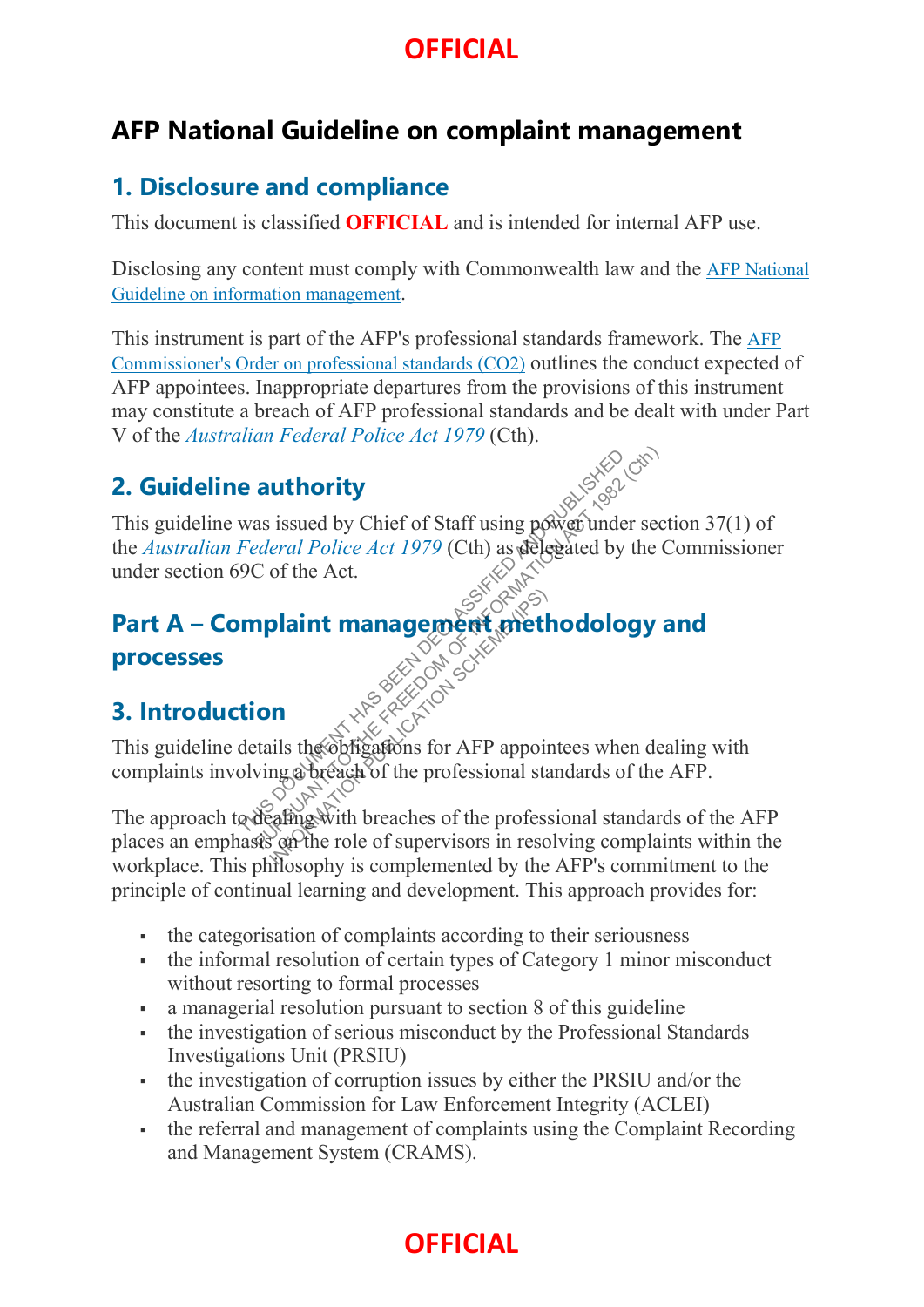#### **Part A – Complaint management methodology and processes**

#### **4. Roles and responsibilities**

The professional standards of the AFP are the responsibility of **all AFP appointees**.

AFP appointees in supervisory positions must ensure their teams are aware of and comply with the professional standards of the AFP.

#### **4.1 Reporting suspected AFP conduct issues and practices issues**

Pursuant to sections 10 and 17 of  $CO<sub>2</sub>$ , an AFP appointee who becomes aware of a breach of the AFP professional standards or an AFP practices issue must deal with the matter as set out below without unreasonable delay; this includes selfreporting.

AFP appointees who receive or become aware of a complaint in relation to a Category 1 conduct issue may deal with the gomplaint informally pursuant to section 9 of this guideline.

Where a member of the public makes a complaint, or provides information to an AFP appointee regarding another AFP appointee that may raise a conduct issue and it is not suitable for informal resolution pursuant to section 9 of this guideline, the complaint recipient must record the information of the complaint in CRAMS. The professional standards or an AFP practices<br>to the below without unreasonable delay; this divergent<br>s who receive or become aware of a complaint in<br>duct issue may deal with the complaint information squideline.<br>similar

When considering raising a conduct issue internally, AFP appointees are encouraged to consider if the matter amounts primarily to a workplace or employment issue of the sort described in section 8 of this guideline and whether alternative avenues are available prior to recording the matter in CRAMS. P professional standards or an AFP practices issue<br>out below without unreasonable delay; this include<br>who receive or become aware of a complaint in re<br>act issue may deal with the complaint informally puideline.<br> $\begin{matrix}\n\circ &$ ideline.<br>
If the public makes a complaint, o<br>
arding another AF Pappointee tha<br>
le for informal resolution pursuant<br>
bient must record the information<br>
raising a conduct issue internally,<br>
sider if the matter amounts prima

A Confidant who receives information about an AFP conduct issue or AFP practices issue must deal with the information in accordance with the AFP National Guideline on the Confidant Network.

An AFP appointee must record all other known or suspected AFP conduct issues and AFP practices issues in accordance with section 6 of this guideline.

#### **4.2 Conflicts of interest**

All AFP appointees involved in the assessment, review or investigation of a conduct issue must make a conflict of interest declaration. This declaration must be made at the time of first contact with the matter, and be recorded in official records (e.g. CRAMS, PROMIS Integrity, meeting minutes etc.).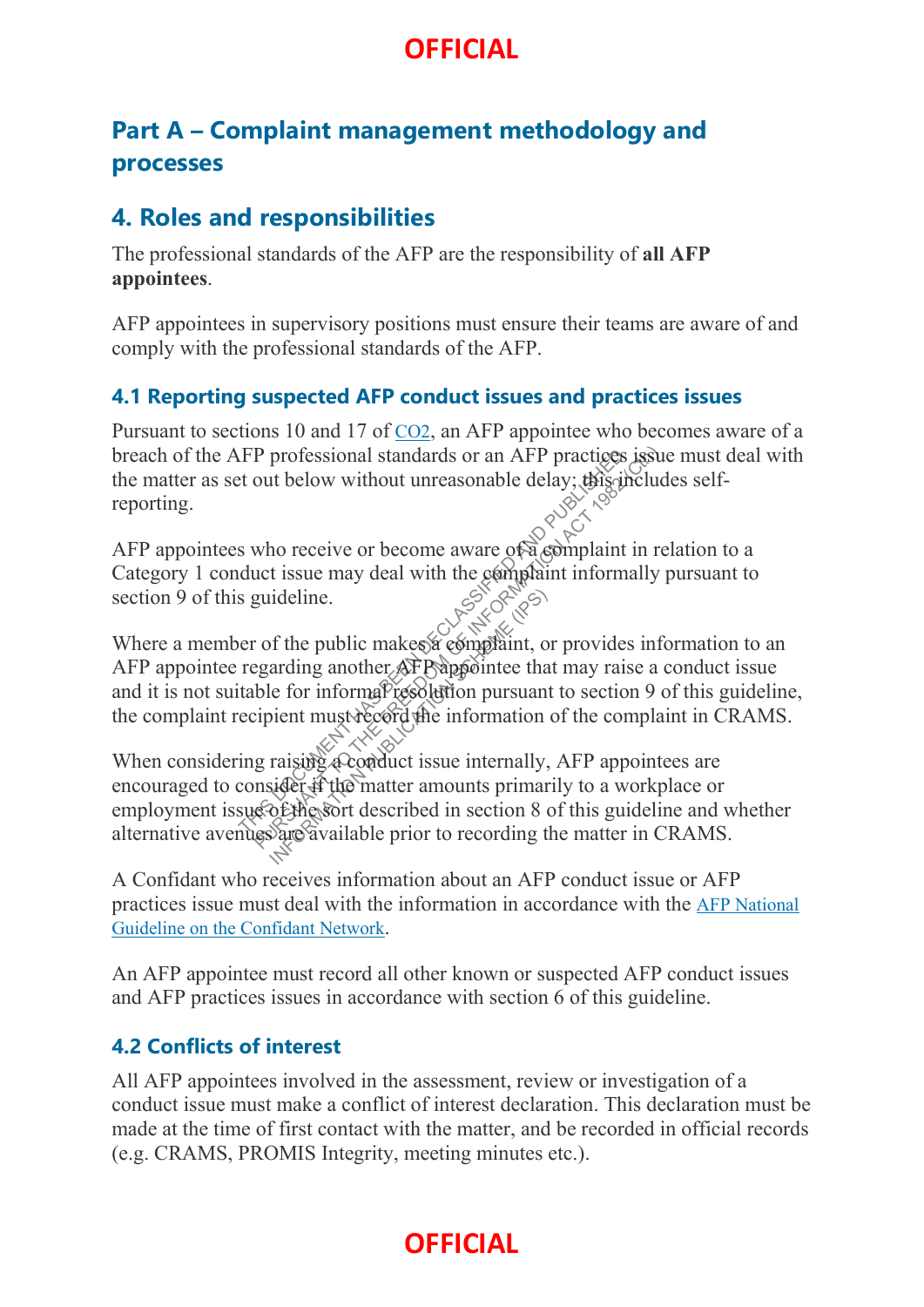When making a conflict of interest declaration, AFP appointees must consider if they:

- are linked in any way to the conduct of the complaint
- have ever had a personal or family relationship with any party involved in the complaint
- have any knowledge of any party involved in the complaint which may adversely affect their decision making
- could be influenced by factors including but not limited to personal, religious, political, social or cultural values
- have any other personal or professional bias that may lead others to believe they have an actual, perceived or potential conflict of interest
- will be involved in the implementation of sanctions or outcomes related to the complaint.

Declared conflicts of interest must be managed in accordance with the National Guideline on conflicts of interest.

Where an AFP appointee declares a conflict of interest, this does not automatically preclude the AFP appointee from conducting an assessment, investigation or review. A Complaint Management Team (CMT) chair or Professional Standards (PRS) Coordinator will review the nature and details of the conflict and make a determination on the AFP appointee's continued involvement. A determination may include mitigation strategies such as the development of a risk management strategy to manage any actual, perceived or potential conflicts. THE SOLUTION OF THE SECTION AFT AND RELATIONS TO THE FREEDOM THE SECTION AND SERVED AND SERVED AND FREEDOM IN THE AND PUBLIC SUCTION OF THE PROPORTION OF THE PROPORTION CONTROLLED THIS **OF CHOOST TO THE SUBLICE THIS OF CHO** Int Management Team (CNT) che<br>
will review the nature and details<br>
ne AFP appointee's continued involtion<br>
strategies such as the develor<br>
any actual perceived or potential<br>
so of reporting<br>
so the proof of the proof of th

# **5. Other forms of reporting**

There are other reporting avenues which form an important part of the professional standards of the AFP They allow AFP appointees to report integrity concerns, suspicious behaviour, security issues and to protect themselves from misconceptions. These matters should not be recorded in CRAMS unless there are other related circumstances that give rise to an AFP conduct issue or AFP practices issue. The corresponding guidelines detail whether to record these matters as complaints:

- **Integrity reports** see the AFP National Guideline on integrity reporting.
- **Security incident reports** see the AFP National Guideline on personnel security.

### **6. Conduct which must be recorded in CRAMS**

An AFP appointee recording an issue in CRAMS should first assess the category of the conduct to which the complaint relates in accordance with the Australian Federal Police Categories of Conduct Determination 2013 (Cth).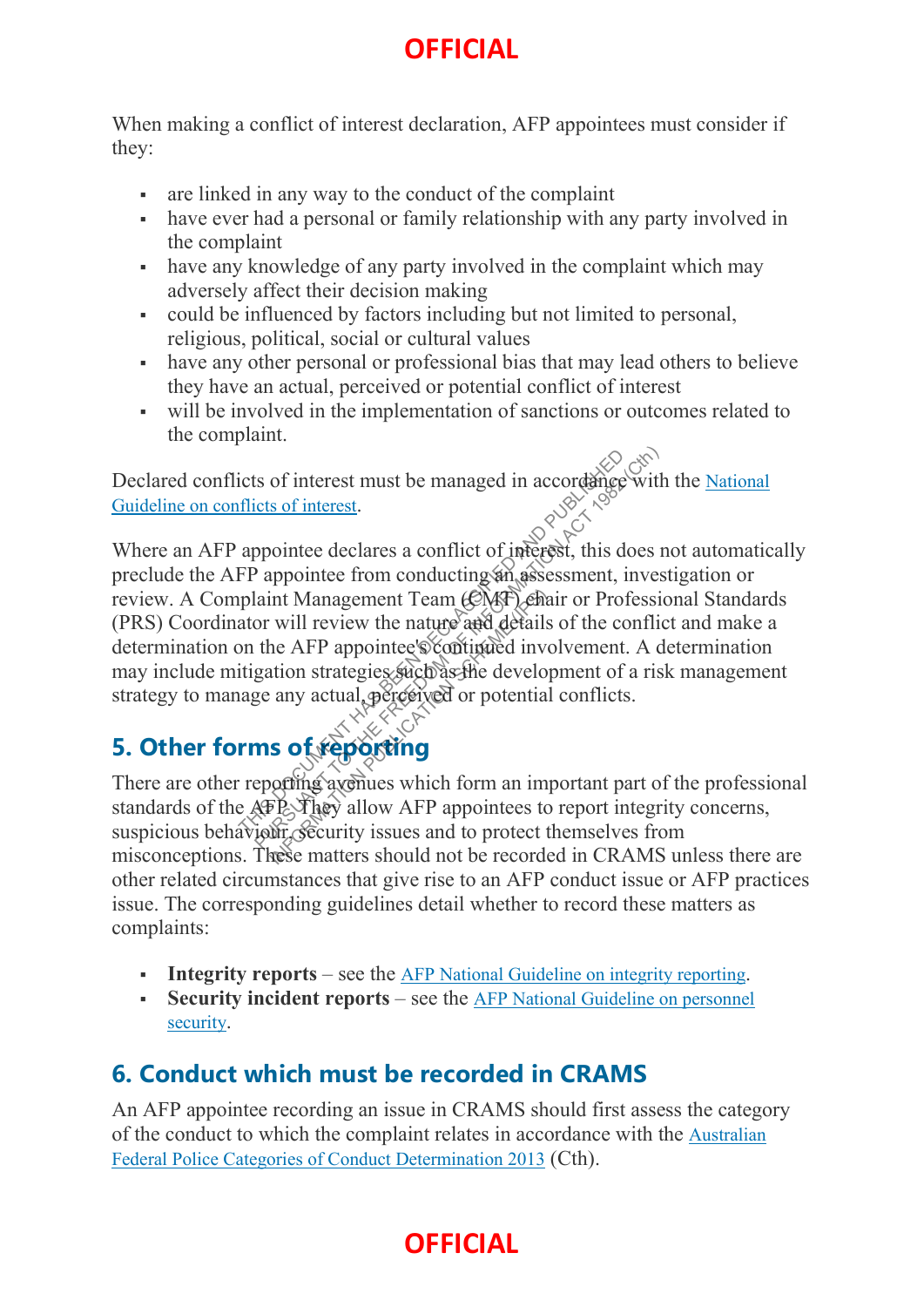Category 1 conduct issues must be recorded in CRAMS if not resolved within five business days of receiving the complaint, as per section 9 of this guideline.

Category 2 and 3 conduct issues and corruption issues must be recorded in CRAMS unless section 10 of this guideline applies.

Complaints relating to an AFP practices issue that do not also contain an AFP conduct issue or corruption issue must be referred to PRS via an email to the Professional Standards Complaints Coordination Team PRS CCT.

An AFP appointee cannot make an anonymous complaint on their own behalf or on behalf of another AFP appointee in CRAMS due to CRAMS not having this functionality. However, if there is a requirement to protect an appointee's identity, the reporting obligations of CO2 can still be fulfilled by reporting through Safe Place, the AFP Confidant Network or, for corruption issues, directly to ACLEI.

The obligation to report conduct issues extends to an obligation for AFP appointees to self-report if they have been arrested, charged or summonsed in relation to a criminal or traffic matter or have been issued a Criminal Infringement Notice (CIN). The fact that an AFP appointee has been arrested, charged or summonsed raises an issue as to whether they have contravened the AFP professional standards. In these circumstances, a self-report is not taken as an admission of guilt in court or for the investigation of a complaint. Confidant Network or, for corruption issues different to report conduct issues extends to an obligation elf-report if they have been arrested, charged or minal or traffic matter or have been issued a Cr The fact that an A

Where an AFP conduct issue is identified during the course of formal legal proceedings which, by its nature implies that the legal process is the preferred method to address the issue raised, the Head of the Unit, Manager Legal and Commander Professional Standards (CPRS) may determine the reporting requirements on a case-by-case basis. It is reasonable for Manager Legal to exercise judgement in such cases where the complainant, if any, has not expressly indicated a desire to progress the complaint to the AFP. Confidant Network or, for corruption issues chirect<br>report conduct issues extends to an abligation for<br>f-report if they have been arrested, shared or sum<br>inal or traffic matter or have been issued a Crimin<br>in the fact tha an issue as to whether they have<br>urds. In these circumstances, a self-<br>in court or for the divestigation of<br>duct issue is identified during the<br>but issue is identified during the<br>but issue raised, the Head of the U<br>ssiona

#### **7. Benchmarks for managing AFP conduct issues**

Crucial to the success of the AFP's complaint management is compliance with benchmarks:

- Informally resolved Category 1 (pursuant to section  $9$ ) five business days
- Category  $1 42$  calendar days
- Category  $2 66$  calendar days
- Category  $3 256$  calendar days

Benchmarks do not apply to Corruption issues.

Benchmarks are referred to in CRAMS as "timeliness".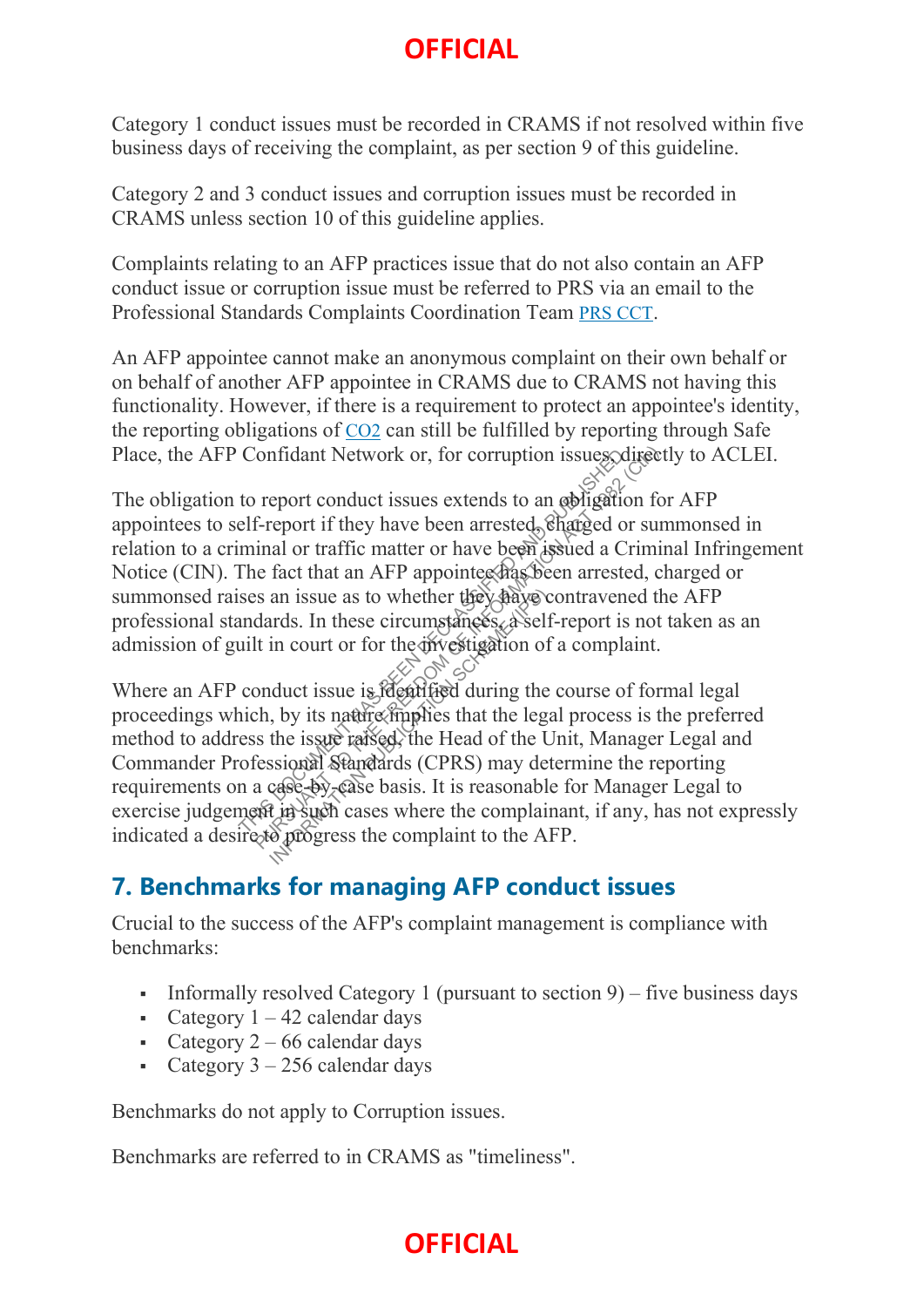For the purpose of determining compliance with benchmarks:

- The benchmark for a Category 1 complaint suitable for informal resolution, commences when the complaint recipient receives the complaint, or, for complaints given directly to PRS, when the PRS Complaints Coordination Team (CCT) allocates it to the relevant CMT.
- the benchmark for a Category 1 or Category 2 complaint commences when the PRS CCT first allocates the associated CRAMS case to a CMT.
- the benchmark for a Category 3 complaint commences when the PRS CCT 'exports' it from CRAMS to PROMIS Integrity.
- The benchmark for complaints involving a breach of criminal law may be impacted by, or dependent on, Court timeframes.
- Benchmarks reflect the total time from the allocation/export of a complaint until appropriate endorsement of the investigations final finding of fact.

The complaint is finalised when the AFP appointee(s) subject to the complaint and the complainant (if any/known) have been, where possible, notified in writing of the final outcome.

Where the complainant is unable to be contacted, the complaint investigator or CMT representative must record in the assigned case or other official means such as diary entries, the date and time of at least two attempts to make contact (contact should be attempted using all provided contact details, and where appropriate contact details are available, the complaint investigator should then write to the complainant, advising them that if the contact is received within seven calendar days the matter will be considered finalised). The inclusion of the AFP appointee(s) subject to the tring of the tring of the tring of the contacted at the complaint in a trive must record in the assigned can content of the subsetively defined using all provided conta The must record in the assigned case<br>
E date and time of at deast two atte<br>
d using all provided contact detail<br>
available, the complaint investiga<br>
ing them that from contact is rece<br>
ll be considered finalised).<br>
enclina

Compliance with benchmarks is systematically reviewed as part of the Ombudsman's review of Part V of the Act.

# **7.1 CRAMS 'stop clock'**

The CRAMS 'clock' may be stopped in certain circumstances for Category 1 or Category 2 matters, for example:

- the complainant/victim, an important witness or the subject AFP appointee is not available for an extended period of time
- the matter is before the court and it is inappropriate for the complaint investigation to continue prior to the conclusion of the court proceedings
- the CMT investigator, after commencement of their investigation, becomes unavailable as a result of an unplanned absence.

'Stop clock' requests must be forwarded via email to the PRS CCT and must articulate specific reasons for the clock to be stopped. A timeframe/date for the clock to be restarted must also be proposed.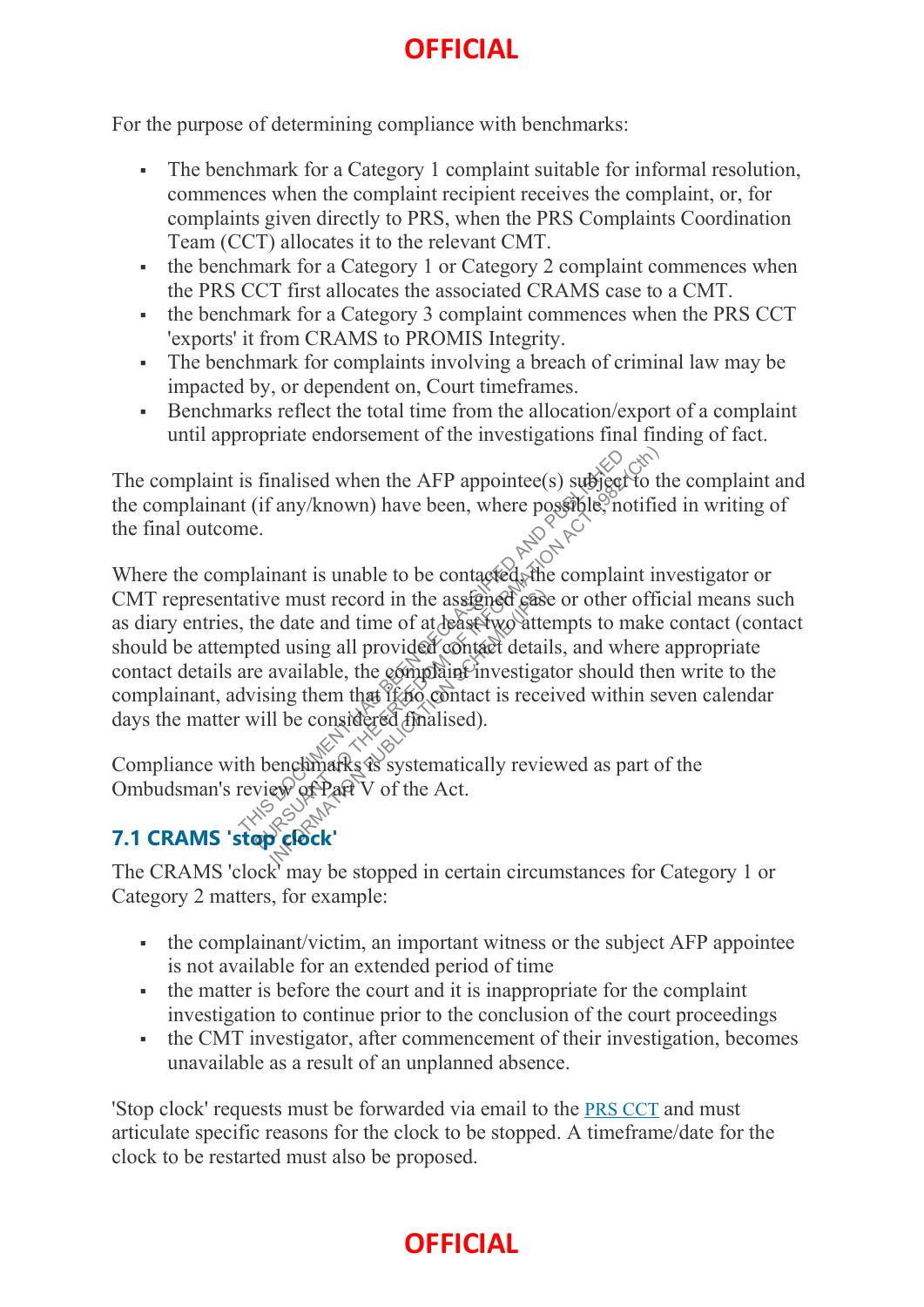A 'stop clock' will not be approved unless the CMT investigator has completed all avenues of inquiry available to them at the time.

Where a CMT investigator is on unscheduled leave or undefined unplanned periods of absence, consideration should be given to re-allocating the complaint to a new CMT investigator.

'Stop clock' requests must be approved by authorised AFP appointees, as outlined in Attachment 1 of Commissioner's Order 2 and are actioned by PRS CCT.

#### **8. Managerial approach – Category 1 and 2 conduct issues**

The formal complaint management processes detailed in this guideline are not intended to be used for:

- the settlement of minor disagreements and conflict between individuals or groups of individuals within the workplace (workplace conflict)
- the management of underperformance
- employment related issues (within the scope of section 40RJ of the Act)
- other workplace issues where the AFP appointee raising the workplace issue determines that they want the matter to be managed in the workplace and the issue does not raise a serious conduct issue or a corruption issue.

The managerial approach places emphasis on managing minor misconduct, reported as Category 1 and 2 conduct issues, in the workplace. This produces a greater organisational focus on effecting a change in inappropriate behaviour in a timely manner. timely manner. Frament of minor disagreements and conflict Setween<br>
f individuals within the workplace (workplace conf<br>
agement of underperformance<br>
ment related issues (within the scope of section 40R<br>
orkplace issues where the AFP appo

Wherever possible, conciliation should be attempted by the AFP appointee authorised to deal with the complaint. Section  $40TH(4)$  of the Act provides protection for AFP appointees in that information is not admissible against the AFP appointee in any criminal or civil proceedings if that information is provided by an AFP appointee during the course of conciliation to the: That they want the matter to be made of the matter of the matter of the managery 1 and 2 conduct issues, in the v<br>nal focus on effecting a change in<br>nal focus on effecting a change in<br>the matter of the matter of the matter

- CMT chair
- person authorised by the CMT Chair to attempt to resolve the AFP conduct issue by conciliation
- complainant.

The Head of Unit or CPRS can request (on a case by case basis) a report from the workplace on matters that have been referred back to the workplace for management action.

#### **9. Resolving issues outside of CRAMS – Category 1 conduct issues**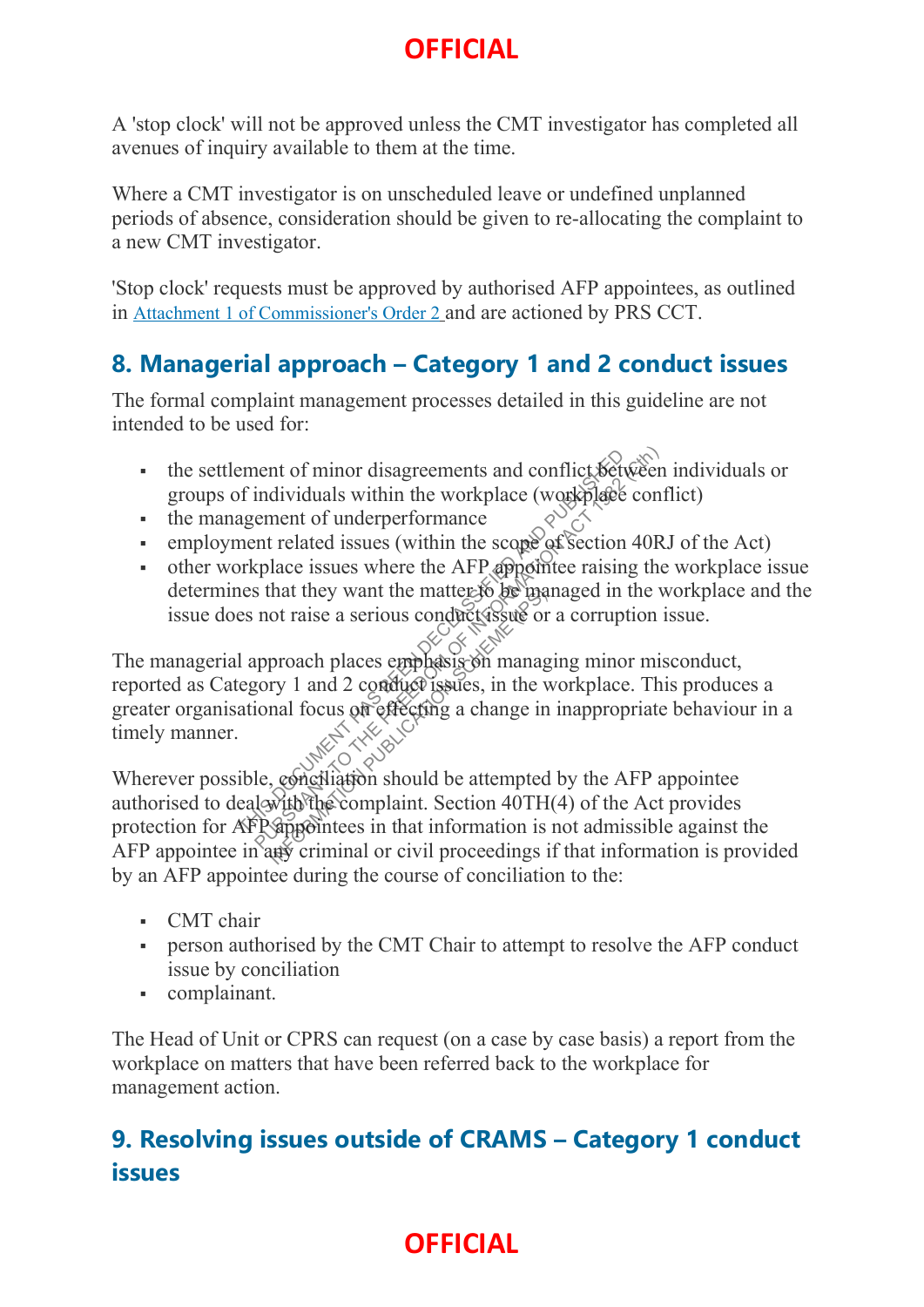A complaint recipient who receives information that raises a Category 1 conduct issue may resolve the complaint informally, including via conciliation, without formally recording it within CRAMS.

Conciliation is suitable for dealing constructively with issues involving honest mistakes or minor lapses of conduct, particularly where inexperience or difficult situations impact on events. Conciliation may also acknowledge that the AFP may have contributed to the alleged conduct through inadequate training, poor supervision or inappropriate practices and procedures.

Before attempting informal resolution, the complaint recipient should be satisfied that the complaint is appropriate for this approach.

Situations in which informal resolution may be appropriate include matters where:

- there is a misunderstanding of the facts or the law
- there is a misunderstanding of AFP practice or procedure
- $\bullet$  the complaint recipient is satisfied that providing the complainant with an apology or accepting or partially accepting the version of events given by the complainant is likely to resolve the ussue
- the complaint recipient is satisfied that providing the complainant with an explanation or taking other action  $\delta$  is likely to resolve the issue.

Informal resolution of a Category  $\mathcal{L}$  conduct issue must occur within five business days of the complaint recipient receiving the complaint or, for complaints given directly to PRS, when the Complaints Coordination Team (CCT) allocates it to the relevant CMT. The complaint must be recorded in CRAMS, in accordance with section 6 of this guideline,  $f: \diamond$ a misunderstanding of the facts or the law<br>
a misunderstanding of AFP practice or procedure<br>
plaint recipient is satisfied that providing the complete<br>
or accepting or partially accepting the version of ev<br>
plainant is li nt recipient is satisfied that provid<br>or taking other action is likely to<br>in of a Category Conduct issue m<br>int recipient receiving the complaint<br>nen the Complaints Coordination<br>explaint wist be recorded in C<br>ideline, if:<br>

- it has not been  $\Diamond$  cannot be resolved within the benchmark
- more serious conduct is identified
- the complaint recipient assesses (or reassesses in the course of resolution) it as being unsuitable for informal resolution.

The complaint recipient may seek the assistance of another AFP appointee to resolve the issue, however, the complaint recipient remains responsible for ensuring that the complaint is resolved within five business days, and, if not, for recording the complaint in CRAMS.

In attempting informal resolution it is not always possible to achieve an outcome that satisfies the complainant; however, the primary objective of informal resolution is to achieve a positive outcome for both the complainant and the AFP. A Category 1 conduct issue is considered to have been finalised when:

the complainant is satisfied with the explanation given or action taken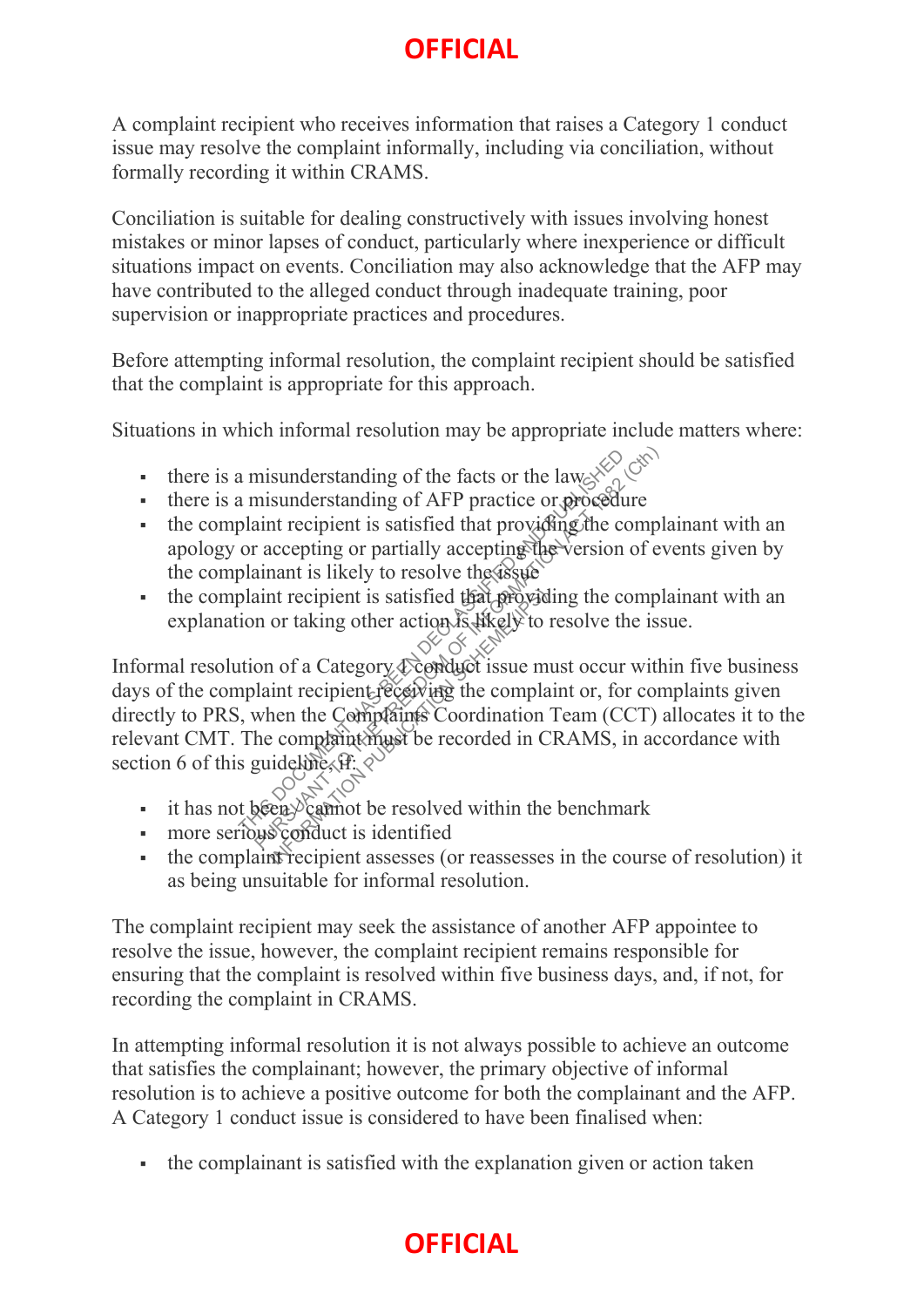- the complaint recipient has given an adequate explanation of the facts, the law or AFP practices and procedures or has taken other reasonable action; however, the complainant remains dissatisfied and further attempts at resolution are unlikely to be successful
- several reasonable documented attempts on differing days and times within the benchmark timeframe have been made to contact the complainant via all contact methods provided and the complainant has not responded. In such circumstances, where appropriate contact details are available, the complaint recipient should write to the complainant providing an adequate explanation of the facts, the law or AFP practices and procedures and/or detailing other action taken to address the issue.

A complaint recipient attempting to informally resolve a Category 1 conduct issue must take contemporaneous notes via an AFP notebook, diary, field book, CMT template etc., and record the following:

- the name and contact details of the complainant (where available)
- the facts associated with the conduct issue raised and the details of any AFP appointees involved
- details of any resolution action taken or explanation given including whether or not the complainant was satisfied
- the date/time and method of contact with the complainant
- any other relevant material.

Where a practices issue, per section 40RI of the Act, is identified during the informal resolution of a Category 1 complaint assigned by the CCT to a CMT, the CMT must deal with AFP practices issues in accordance with the Act, specifically section 40TX. The CMT must ensure details of the issue has been appropriately recorded by the complaint recipient. The issue, including any recommendations as deemed appropriate by the CMT Chair, must be referred to, and reviewed by, the PRS Operations Committee (OC). If accepted by the PRS OC, the practices issue must be recorded on the AFP practices register by the PRS CCT. The AFP practices issues register is reviewed by the Commonwealth Ombudsman under section 40XB of the Act. The Commissioner is also required by section 40WA of the Act to ensure that adequate records are kept. and record the following:<br>  $\therefore$  and contact details of the complainant (where availassociated with the conduct issue raised and the de-<br>
es involved<br>
f any resolution action taken or explaination given in<br>
e complainant Implainant was satisfied<br>
Levant material.<br>
I levant material.<br>
I levant material.<br>
I levant material.<br>
I levant material.<br>
I levant material of the Act,<br>
I levant assign the AFP practices issues in accords<br>
CMT must be i

#### **10. Determination not to proceed**

Some complaints raised with the AFP do not warrant treatment as a complaint or further investigation. In those cases, authorised appointees within PRS may decide not to deal with the complaint any further using the following mechanisms.

#### **10.1 Not a complaint - determination**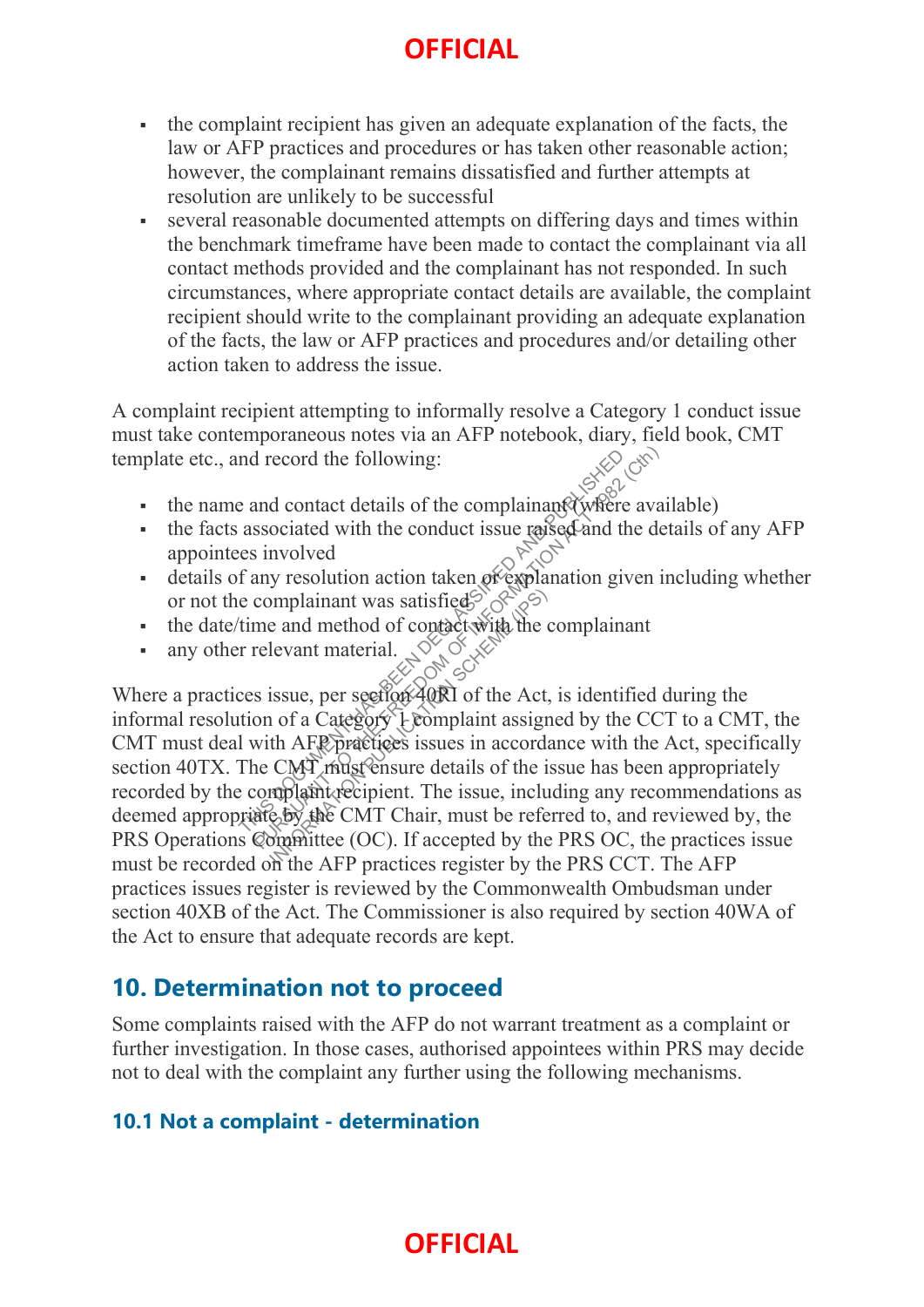Authorised appointees, as outlined in Attachment 1 of Commissioner's Order 2 may determine that a matter is not a complaint when there is no legislative basis for the complaint. For example:

- the subject is not or has never been an AFP appointee
- the complaint does not raise a conduct issue or practices issue related to the AFP in accordance with Part V of the Act.

The appointee must, prior to making a not a complaint determination, make a conflict of interest declaration.

#### **10.2 Non-complaint - determination**

Authorised AFP appointees, as outlined in Attachment 1 of Commissioner's Order 2 may determine that a complaint is a non-complaint when there is a legislative basis for the complaint, but there is no basis in fact:

- pursuant to section 40RJ of the Act, the complaint relates to action taken in relation to an AFP appointee's employment which does not involve either contravention of the AFP's professional standards or corrupt conduct (i.e. performance issues) mplaint, but there is no basis in fact:<br>to section 40RJ of the Act, the complaint relate<br>to an AFP appointee's employment which does<br>notion of the AFP's professional standards or con<br>ance issues)<br>is ecomplaint relates to a that a complaint is a non-complaint when directs<br>plaint, but there is no basis in fact:<br>o section 40RJ of the Act, the complaint relates to<br>an AFP appointee's employment which does not<br>ion of the AFP's professional standar
- where the complaint relates to an AFP appointee's behaviour that is off-duty, private, lawful and reasonable and does not bring the reputation of the AFP into disrepute. Information Container action<br>
In and reasonable and does not be<br>
the example and does not be<br>
prior to making a mon-complaint<br>
ion.<br> **to take no further action**<br>
exceptrovides discretion for the Chatten to a complaint whic

The delegate must, prior to making a non-complaint determination, make a conflict of interest declaration.

### **11. Discretion to take no further action**

Section 40TF of the Act provides discretion for the Commissioner to take no further action in relation to a complaint which raises an AFP conduct or practices issue.

The delegation to apply a discretion as listed in section 40TF of the Act is detailed in the Delegations and Authorisations Collection. The delegate must, prior to making a section 40TF determination, make a conflict of interest declaration.

Where a CMT chair decides under section 40TF to take no further action in relation to an issue, the Head of the Unit or CPRS may, on internal review, revoke or vary that decision pursuant to section 20 of this guideline.

The Head of Unit or CPRS can request (on a case by case basis) a report from the workplace on matters that have been referred back to the workplace for management action.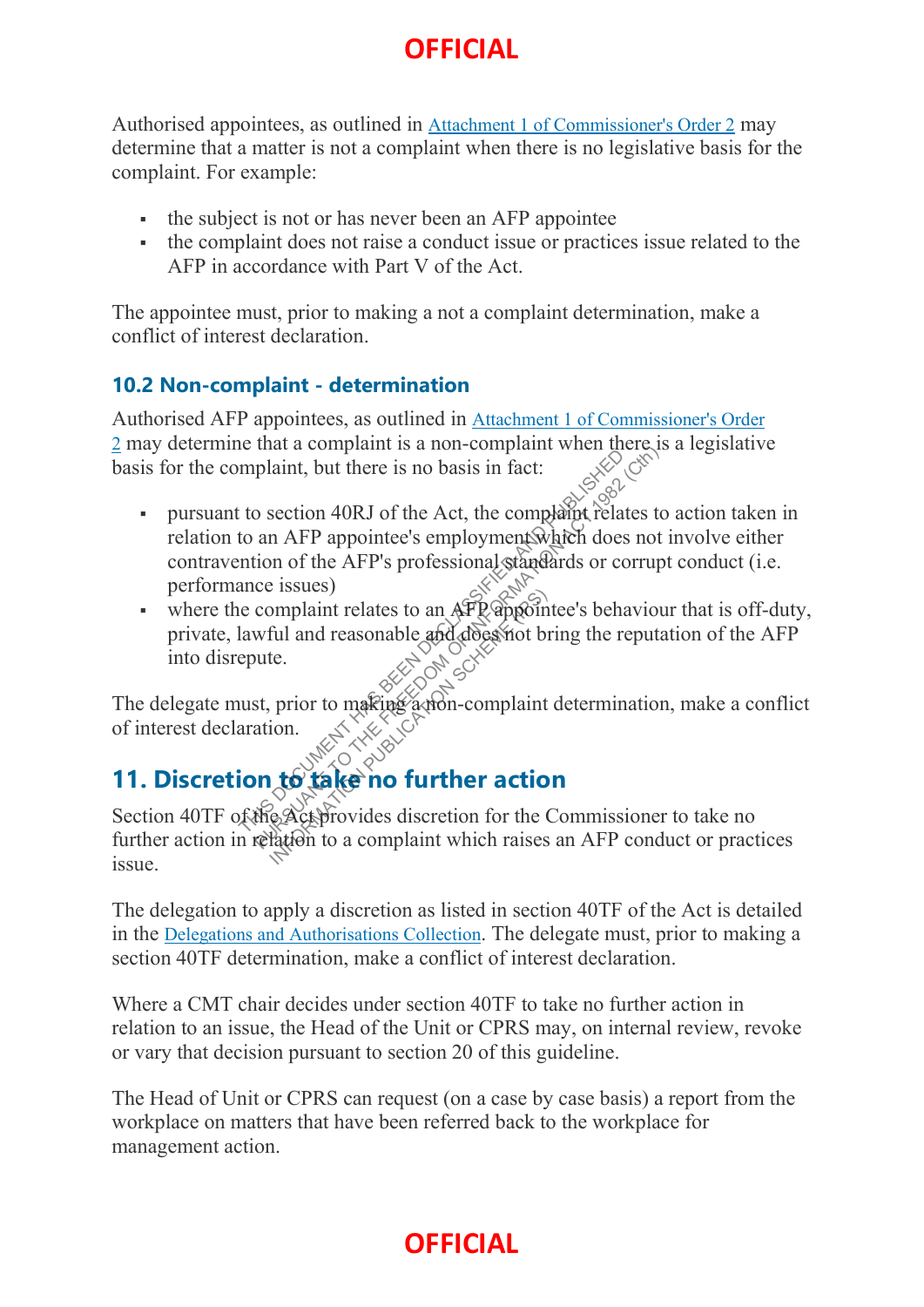#### **12. Withdrawn complaints**

Where a complainant indicates a desire to withdraw a complaint, the request should be provided in writing and articulate the reasons for the withdrawal. Should the complainant refuse or fail to provide the request in writing after being requested to do so, the investigator should record this within the relevant case.

A written statement from the complainant requesting the withdrawal of the complaint does not preclude further investigation of the complaint.

A PRS coordinator, PRS Superintendent or responsible CMT Chair must assess whether there is any merit in progressing the investigation. The AFP may wish to proceed with an investigation if the complaint involves:

- wider conduct implications
- significant public interest
- **repetitive poor conduct**
- practice and procedure issues.

### **13. Deletion of complaints from CRAMS**

A complaint which has been entered into  $CRANS$  may only be deleted if it:

- was entered in error, including where another form of reporting is more appropriate THE REAL STREAM OF COMPLAINS<br>
The poor conduct<br>
and procedure issues.<br> **n** of complaints from CRAMS<br>
hich has been entered into ERAMS<br>
hich has been entered into ERAMS<br>
has been entered into ERAMS<br>
and the post a complaint duct implications<br>
public interest<br>
poor conduct<br>
ind procedure issues.<br> **of complaints from CRAMS**<br>
ch has been entered into CRAMS<br>
ch has been entered into CRAMS<br>
ch has been entered into CRAMS<br>
change with a strategy co I has been entered into  $C$ RAMS m<br>in error, including where another<br>e of an existing complaint (compl<br>b be not a complaint<br>b be a non-somplaint.<br> $C$ <br> $C$  appointees may approve the deface with Attachment 1 of CO2 – T
- is a duplicate of an existing complaint (complaint records are merged prior to deletion)
- is deemed to be not a complaint
- is deemed to be a non-eomplaint.

Only authorised AFP appointees may approve the deletion of a complaint from CRAMS, in accordance with Attachment 1 of CO2 – Table of Authorisations.

#### **14. Dealing with Category 1 and 2 conduct issues**

Category 1 and 2 conduct issues are managed by the relevant CMT and investigated by a CMT investigator, as nominated by the CMT Chair, in accordance with Part V of the Act and CO2.

Self-reported and non-complex Category 1 and 2 conduct issues may be investigated using the direct engagement investigation strategy (DEIS). Direct engagement investigation strategy (DEIS) means an alternative investigation technique well suited to non-complex and self-reported matters, such as most Category 1 or Category 2 complaints and some Category 3 complaints, which initiates direct contact with the subject of a complaint from the outset.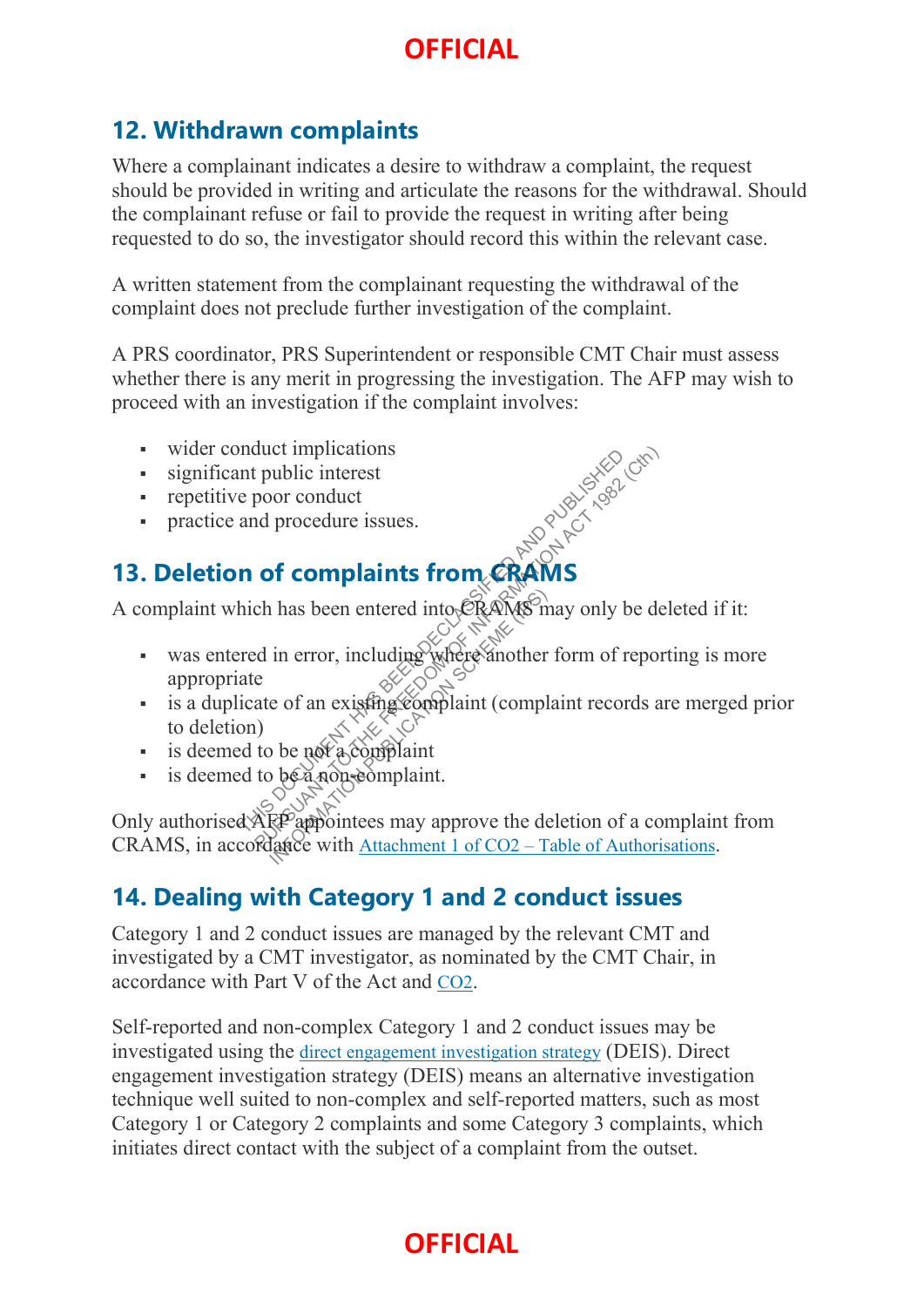#### **15. Dealing with Category 3 conduct issues and corruption issues**

Category 3 conduct issues are managed and investigated by the PRSIU in accordance with Part V of the Act and CO2.

Non-complex Category 3 conduct issues may be suitable for investigation using the DEIS.

Corruption issues are managed and investigated by the PRSIU and/or ACLEI in accordance with Part V of the Act, CO2 and Part 6 Division 1 of the Law Enforcement Integrity Commission (LEIC) Act and as agreed between the AFP Commissioner and the Integrity Commissioner.

The Head of the Unit or CPRS may allocate certain Category 3 conduct and corruption issues to a person outside the PRSIU, or arrange for an AFP member or special member to be instrumented into the PRSIU for the purposes of investigating Category 3 conduct issues and corruption issues. Any person conducting the investigation must conduct the investigation in accordance with Part V of the Act, CO2 and this guideline, and adhere to directions issued by the Head of the Unit or CPRS, including the completion of a conflict of interest declaration. e Unit or CPRS may allocate certain Category?<br>
es to a person outside the PRSIU, or arrangée for<br>
r to be instrumented into the PRSIU fogahe pur<br>
lategory 3 conduct issues and corruptions issues.<br>
investigation must conduc Unit or CPRS may allocate certain Category 3:00<br>to a person outside the PRSIU, or arrange for an<br>o be instrumented into the PRSIU for the purpose<br>egory 3 conduct issues and corruption issues. Any<br>vestigation must conduct

The Head of the Unit or CPRS may, where appropriate, arrange for any person who is not an AFP appointee to assist the PRSIU for the purposes of investigating Category 3 conduct issues and corruption issues.

The Head of the Unit may, where appropriate, approve the suspension or redeployment of an AFP appointee who is the subject of ongoing Category 3 conduct issues and corruption issues. The CPRS, including the completion<br>
int or CPRS may, where appropria<br>
appointee to assist the PRSIU for<br>
t issues and corruption issues.<br>
int may, where appropriate, appro<br>
APP appointee who is the subject<br>
corruption issu

Where an AFP appointee gives written notice of resignation during a Category 3 or corruption issue investigation, and a delegate has decided not to delay the AFP appointee's resignation under section 30A of the Act, the investigation must proceed to finding of fact with no sanction recorded. In circumstances where the resignation was in anticipation of termination action, CPRS may seek approval from Manager People Strategies (MPS) to mark the AFP appointee's personnel records as 'not to be re-engaged'.

#### **16. Professional Standards Panel/Senior Executive Service Panel for Category 3 conduct issues or corruption issues**

Where a Category 3 conduct issue or corruption issue is established against an AFP appointee at or below the Senior Executive Service (SES) Band 1 level, the matter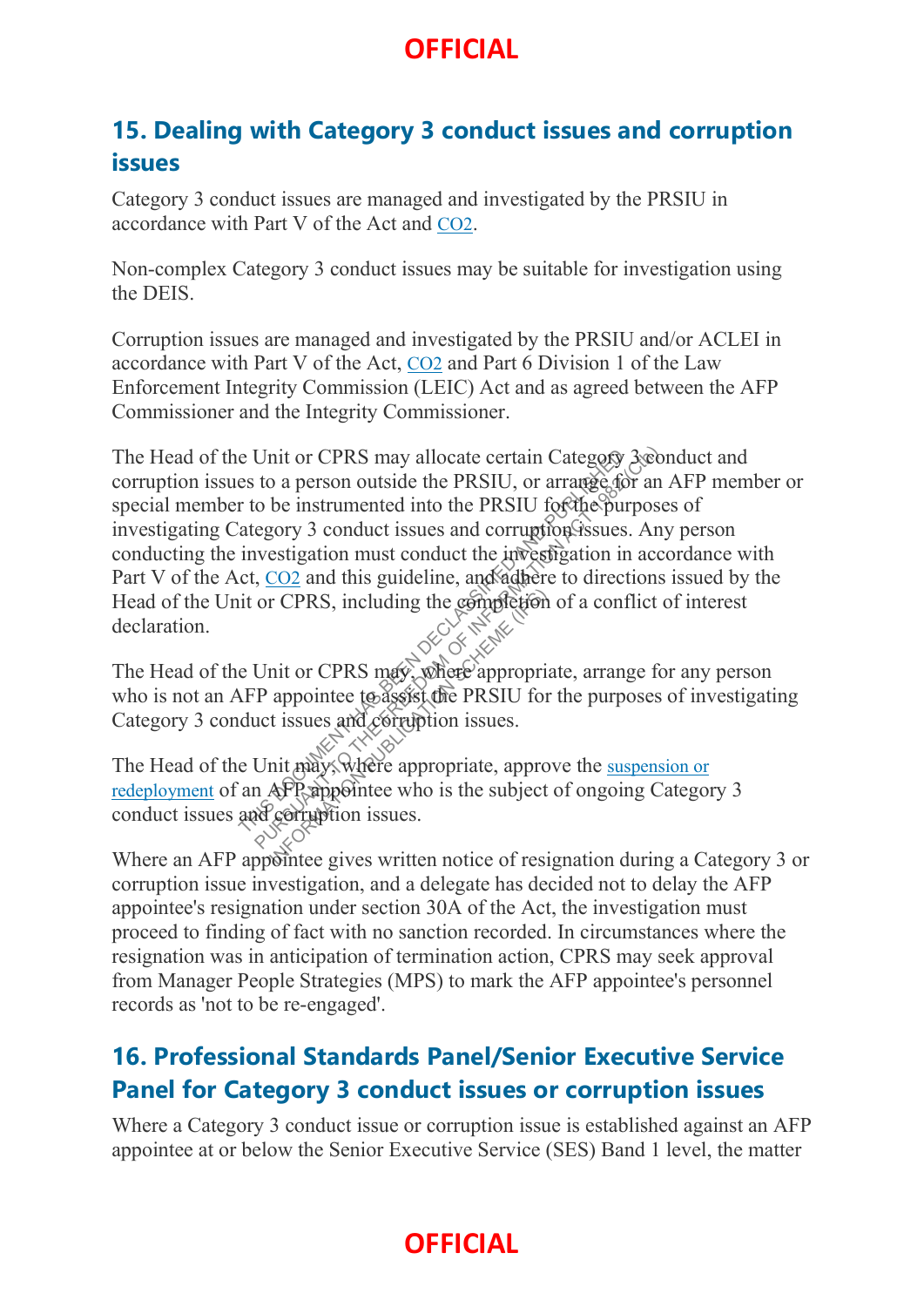must be referred to the Professional Standards Panel (Panel) for determination of appropriate sanctions.

Where a Category 3 conduct issue or corruption issue is established against an AFP appointee at the AFP SES Band 2/Assistant Commissioner (AC)/National Manager (NM) level, the matter must be referred to the SES Professional Standards Panel (SES Panel) for determination of appropriate sanctions.

The purpose of sanctions is to protect the interests, resources and reputation of the AFP to ensure that the trust and confidence of the public, our stakeholders and government is maintained.

The Commissioner has formed the Panel and the SES Panel to ensure appropriate action is taken in relation to an established finding from a Category 3 conduct issue or corruption issue. The Panel/SES Panel must:

- consider the findings and any recommendations in investigation reports made pursuant to section 40TU of the Act
- advise the Panel Delegate, regarding the appropriate action to be applied under section  $40$ TV of the Act in relation to the issue(s), which may include an appropriate sanction. Sue. The Panel/SES Panel must:<br>
the findings and any recommendations in investiga<br>
rsuant to section 40TU of the Act  $\frac{1}{2}$  of  $\frac{1}{2}$ <br>
ne Panel Delegate, regarding the appropriate action<br>
ction 40TV of the Act in re

#### **Composition**

The Panel comprises the following members:

- Head of the Unit
- Assistant Commissioner People and Culture (ACPC)
- at least one additional SES Band 2/AC/NM level AFP appointee on a rotating basis. an appropriate sanction.<br>
Composition<br>
The Panel comprises the following one process:<br>
<br> **IFRORMATION PUBLICATION PUBLICATION**<br> **IFRORMATION PUBLICATION PUBLICATION**<br> **IFRORMATION PUBLICATION PUBLICATION**<br> **IFRORMATION PU**

and the Panel Delegate. If ACPC is unavailable and there are no acting arrangements for the ACPC role, or if ACPC has declared a conflict of interest, the Head of the Unit will be the Chair of the Panel and the Panel Delegate.

Where a Category 3 conduct issue or corruption issue is established against an AFP appointee at the AFP SES Band 2/AC/NM level, the Panel comprises the following members:

- Chief Operating Officer (COO)
- $\bullet$  the Deputy Commissioners (DCs)

The COO (or the AFP appointee acting in the COO role) is the Chair of the SES Panel and the SES Panel Delegate. If the COO is unavailable and there are no acting arrangements for the COO role, or if the COO has declared a conflict of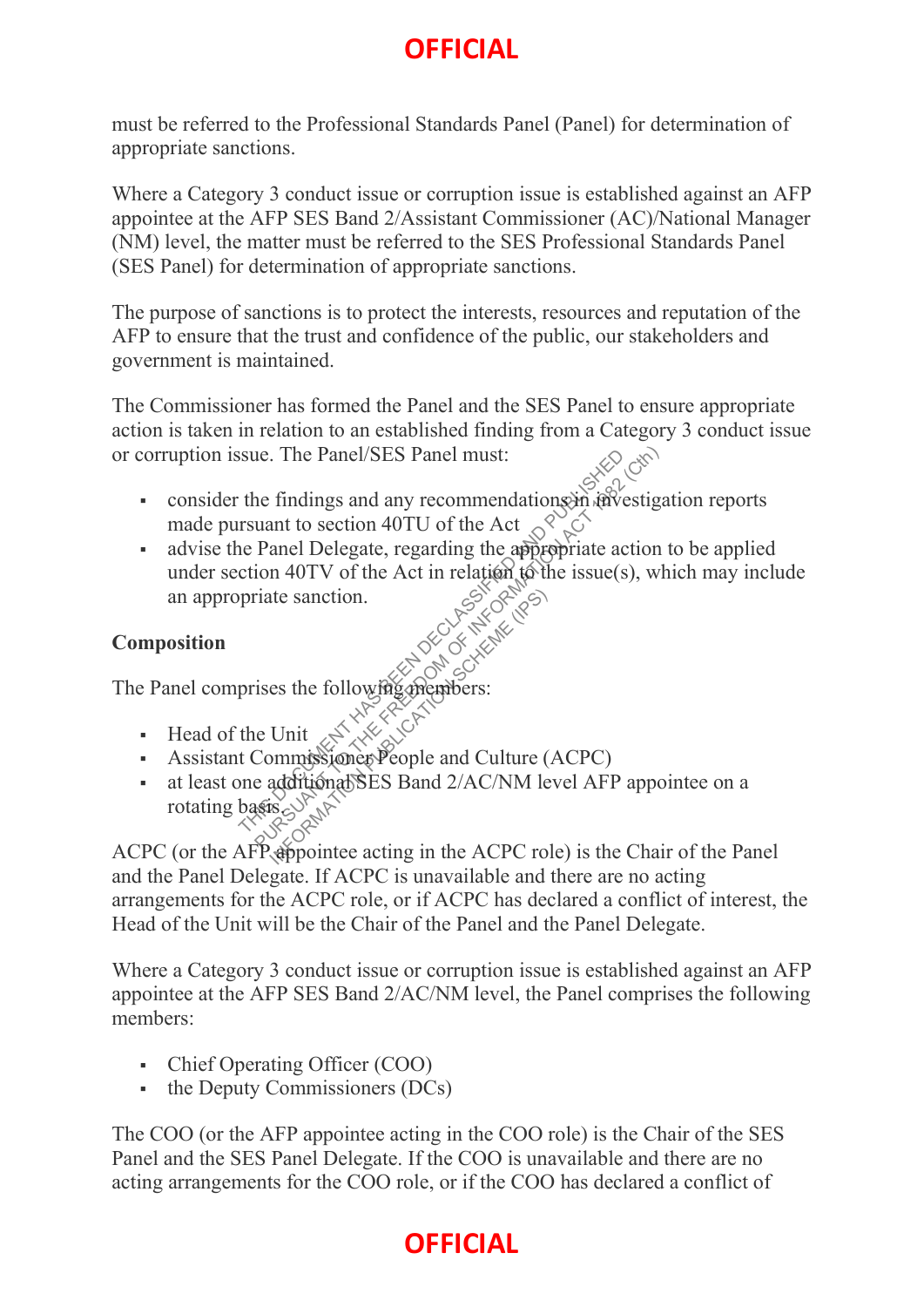interest, one of the DCs will be the Chair of the SES Panel and the SES Panel Delegate.

Where required, the Panel/SES Panel may also request that representatives from relevant areas of the AFP attend Panel meetings in an advisory capacity (e.g. PRS, relevant line areas and Organisational Health).

The Chief Counsel and CPRS, or their delegates, will generally attend all meetings of the Panel/SES Panel in an advisory role.

CPRS has functional responsibility for providing the secretariat support to the Panel/SES Panel.

The members of the Panel/SES Panel and all attendees at Panel/SES Panel meetings are subject to the AFP National Guideline on Conflicts of Interest. Prior to any meeting of the Panel/SES Panel, all participants at the meeting must declare whether they have any interest in the matter under consideration, any association with the AFP appointee whose conduct is being reviewed or any other consideration which may give rise to a potential, perceived or actual conflict of interest. In such cases: The Mational Guideline on Conflicts of the Panel/SES Panel, all participants at the meeting mu<br>
ave any interest in the matter under comsideration, a<br>
ppointee whose conduct is being rextexed or any of<br>
which may give rise

- the Chair will, in consultation with the Chief Counsel, determine the appropriate action
- where the actual or potential conflict relates to the Chair, the Chief Counsel will determine the appropriate action
- $\blacksquare$  action to address the conflict may include excluding a member of the Panel/SES Panel from the part of the meeting considering the matter to which the conflict relates. II, in consultation with the Chief dentition<br>action<br>tual or potential conflict relates to<br>ne the appropriate action<br>dress the conflict may include exc<br>and from the part of the meeting<br>on flict relates.

Where a member of the Ranel is excluded from part of the meeting due to a potential, perceived or actual conflict of interest:

- if the excluded member is the Chair, the role of Delegate will be performed by COS
- if the excluded member is not the Chair, the Panel may proceed to consider and deal with the relevant matter with a reduced membership.

Where a member of the SES Panel is excluded from part of the meeting due to a potential, perceived or actual conflict of interest:

- if the excluded member is the Chair, the role of Delegate will be performed by one of the DCs
- if the excluded member is not the Chair, the SES Panel may proceed to consider and deal with the relevant matter with a reduced membership.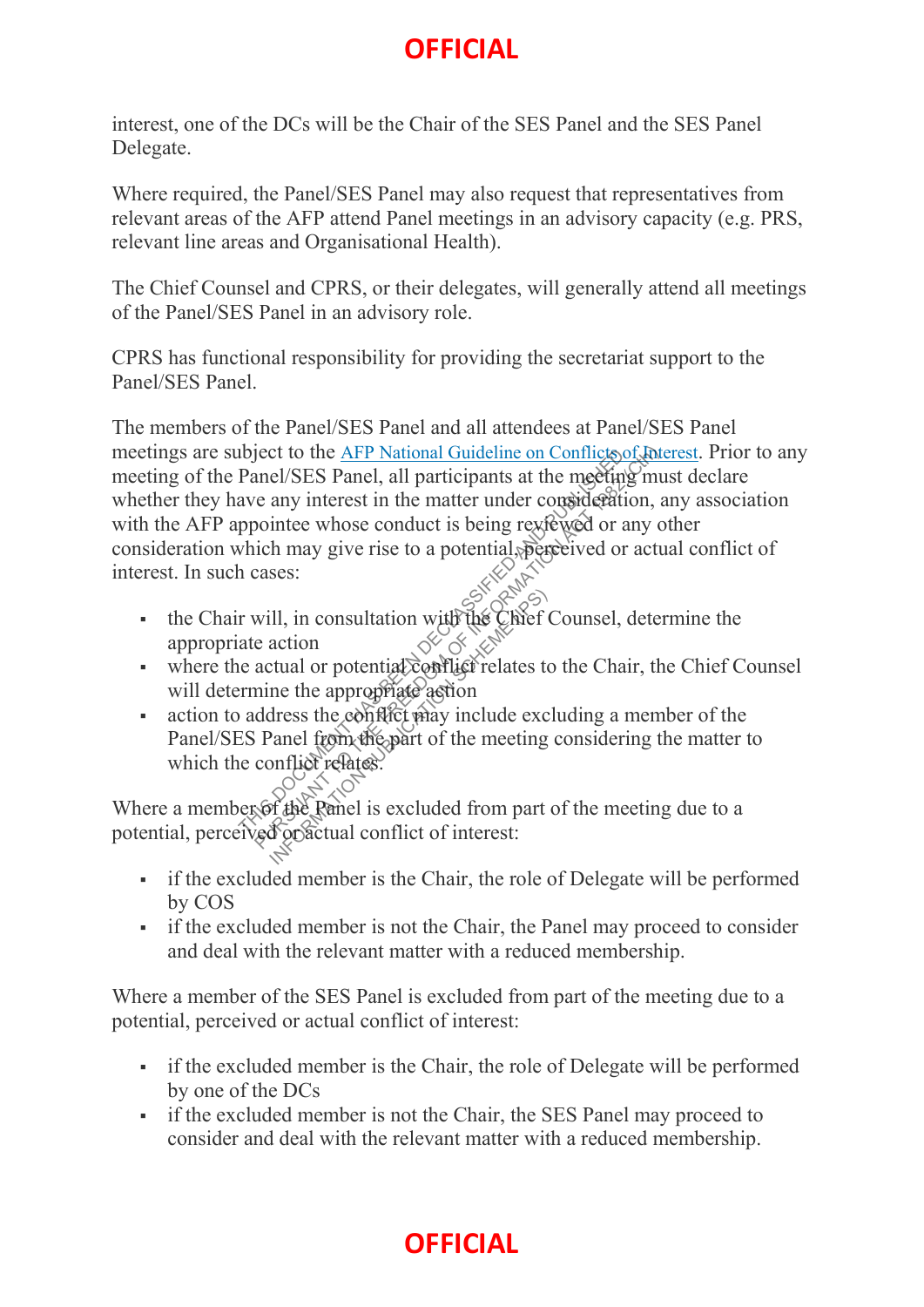The Commissioner determines the composition of the Panel and the SES Panel, and may determine a Panel comprised of other members (including members who are not AFP appointees), if the Commissioner considers it appropriate to do so.

#### **Timing**

The Panel will convene on at least a monthly basis or more frequently as required.

The SES Panel only convenes in instances where a Category 3 conduct issue or corruption issue is established against an AFP appointee at the AFP SES Band 2/AC/NM level.

#### **Administrative issues**

The Panel/SES Panel should deliberate during in-person meetings or, if this is impracticable, by conference/video call. In the event that the Panel/SES Panel are unable to convene, matters may be considered out of session.

If a member of the Panel/SES Panel is not available to attend a meeting, the nonattendance is recorded by the Panel secretariat. The meeting may still proceed without a Panel/SES Panel member providing a quorum can be met. The quorum for the Panel is the Chair plus one other member. The quorum for the SES Panel is the Chair plus two other members.  $\propto$ Panel should deliberate during in-person meetings<br>by conference/video call. In the event that the Panel<br>ene, matters may be considered out of session.<br>The Panel/SES Panel is not available to attend a me<br>coorded by the Pan

All deliberations of the Panel/SES Panel are subject to section 40ZA of the Act.

The Panel secretariat will document the Panel/SES Panel's meetings, deliberations and outcomes.

Where an AFP appointee gives written notice of resignation during a Category 3 or corruption issue investigation, and a delegate has decided not to delay the AFP appointee's resignation under section 30A of the Act, the matter will be finalised with no sanction recorded. In circumstances where the resignation was in anticipation of termination action, CPRS may seek approval from MPS to mark the AFP appointee's personnel records as 'not to be re-engaged'. IS Panel member providue acquoin<br>
Chair plus one other members.<br>
If the Panel/SES Panel are subject<br>
iat will document the Panel/SES Panel is a subject<br>
iat will document the Panel/SES Panel<br>
Subsets written notice of resi

#### **Panel/SES Panel process**

The Panel secretariat will refer the established Category 3 conduct issue or corruption issue to the Panel, or where applicable, the SES Panel. Such referral will include:

- the investigation report and attachments
- the AFP appointee's natural justice response to the finding of fact
- Part 1 of the Category 3 and Corruption Determination of Sanction template
- the AFP appointee's antecedents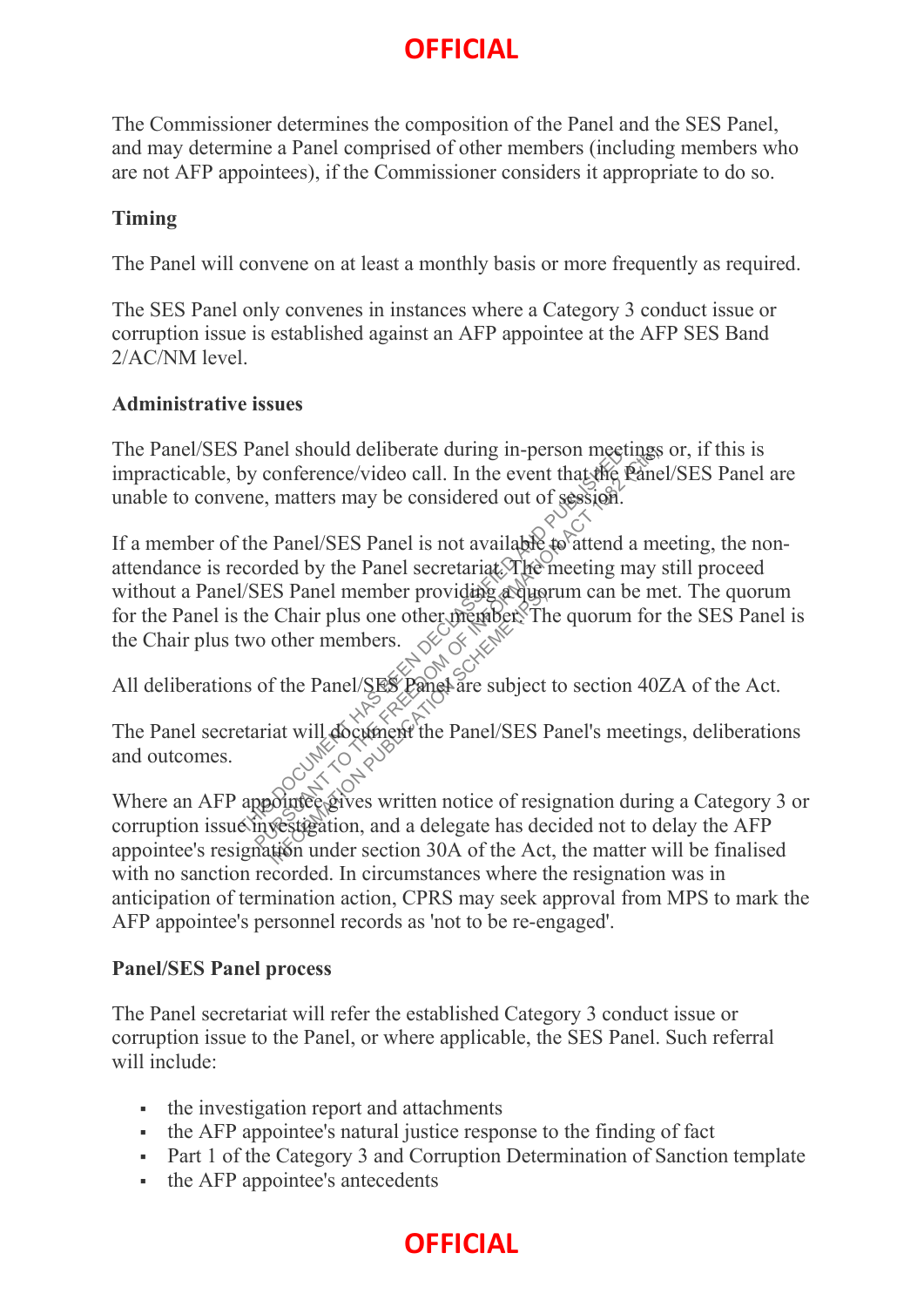any other information that may be relevant to the Panel's deliberations.

The Panel/SES Panel meets to consider the information for the purpose of assisting the Panel/SES Panel Delegate to reach a preliminary view on the appropriate sanction.

Following consideration of all relevant material, the Panel/SES Panel Delegate will reach a preliminary view on the sanction to be applied, including the nature, scope and duration of any proposed sanction.

Some factors relevant to the proposed sanction include:

- $\blacksquare$  the seriousness of the conduct
- the seniority of the AFP appointee involved
- actual or potential damage or loss, financial or otherwise, to the AFP caused by the conduct
- past misconduct of the AFP appointee
- aggravating factors
- mitigating factors
- actions/sanctions imposed in previous cases involving similar conduct
- any other relevant factors.

# **Notice to the AFP appointee of proposed sanction**

Once the Panel/SES Panel Delegate has reached a preliminary view on the proposed sanction, the PRS investigator will arrange for the AFP appointee to be notified of the proposed sanction and be provided with an opportunity to comment or respond. The potential damage or loss, financial or otherwise, to conduct<br>conduct<br>conduct of the AFP appointee<br>ing factors<br>anctions imposed in previous cases involving simil<br> $\pi$  relevant factors.<br>**AFP appointee of proposed sancti** Example 1991<br>
Internation of proposed sanction<br>
S Panel Delegate has reached a provided with<br>
publication and be provided with<br>  $\frac{1}{\sqrt{2}}$  will ordinarily be provided with<br>
reposed sanction.

The AFP appointee will ordinarily be provided with 14 calendar days to comment or respond to the proposed sanction.

#### **AFP appointee's comment or response**

Any response from the AFP appointee will be considered at the next available meeting of the Panel, or next scheduled meeting of the SES Panel.

In the event that the AFP appointee does not provide a response, this will be noted and the Panel/SES Panel Delegate will then make a final determination on sanction.

For the avoidance of doubt, where the AFP appointee's response is considered at the next available meeting of the Panel, or next scheduled meeting of the SES Panel, the person performing the functions of the Panel/SES Panel Delegate at that meeting will determine the sanction even if that person was not performing that function at the previous meeting where the particular matter was considered.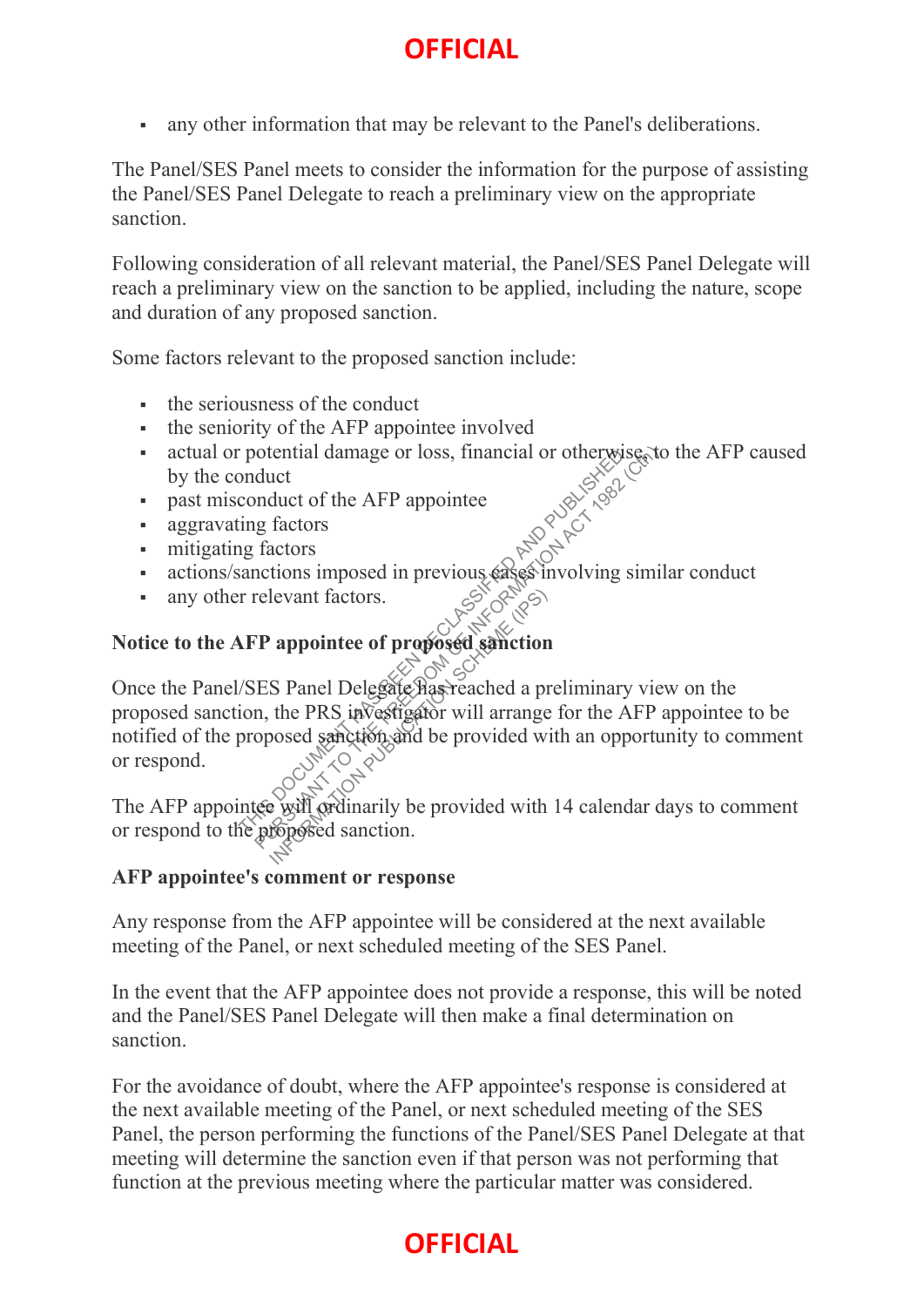#### **Communication of decision**

If the Panel/SES Panel Delegate decides to impose a sanction, PRS must make arrangements for the decision to be communicated to the AFP appointee.

PRS will also make arrangements for the decision to be communicated to the relevant SES Band 2/AC/NM or Commander/Manager tasked with implementing the sanction. For SES Panel matters, CPRS will make arrangements for the decision to be communicated to the Commissioner for implementation of the sanction.

#### **Commissioner visibility**

Where a Category 3 conduct issue or corruption issue is established against an AFP appointee at the AFP SES Band 2/AC/NM level and the matter has been considered by the SES Panel, the Commissioner will meet personally with the subject appointee for the purposes of sanction implementation.

#### **Part B – Complaint management teams**

### 17. Complaint management teams + establishment

The Head of the Unit or CPRS may decide to establish a CMT, and which AFP appointees may be members of any  $\mathbb{C}\mathbb{MT}_{\mathbb{C}}$ 

Requests for an AFP appointee to become a CMT member must be submitted to the PRS CCT by the CMT Chair (or their delegate) and are subject to an integrity check. Example and 2/AC/NM level and the matter has<br>the SES Panel, the Commissioner will meet personal<br>example for the purposes of sanction implementation.<br>**mplaint management teams**<br> $\leftrightarrow$  **examples**<br> $\leftrightarrow$  **Dubing the matter of any** I **management teams**<br>
enit or CPRS may décide to establi<br>
members of any CMLC<sup>X</sup><br>
To appoint the to become a CMT m<br>
ne CMTCharr (or their delegate) and management of all CMTs and the management<br>
of management of all CMTs a

The PRS CCT must maintain a record of all CMTs and their membership and must facilitate annual integrity checks of all CMT members.

Where a member of a CMT moves out of the CMT area of responsibility, or ceases to occupy the appropriate band level, the CMT Chair (or their delegate) must notify the PRS CCT for removal.

Upon movement out of a functional stream/business area, a CMT member may transfer to the CMT in their new functional steam/business area without the requirement for a new integrity check provided the transfer occurs within 90 calendar days and no conduct issues are identified.

Each CMT must have a CMT Chair and secretariat.

A CMT Chair should engage at least one secretariat to manage the administration of its complaints and must notify the PRS CCT for recording. The secretariat must not be a CMT member, must be at or above Band 4 and is subject to an integrity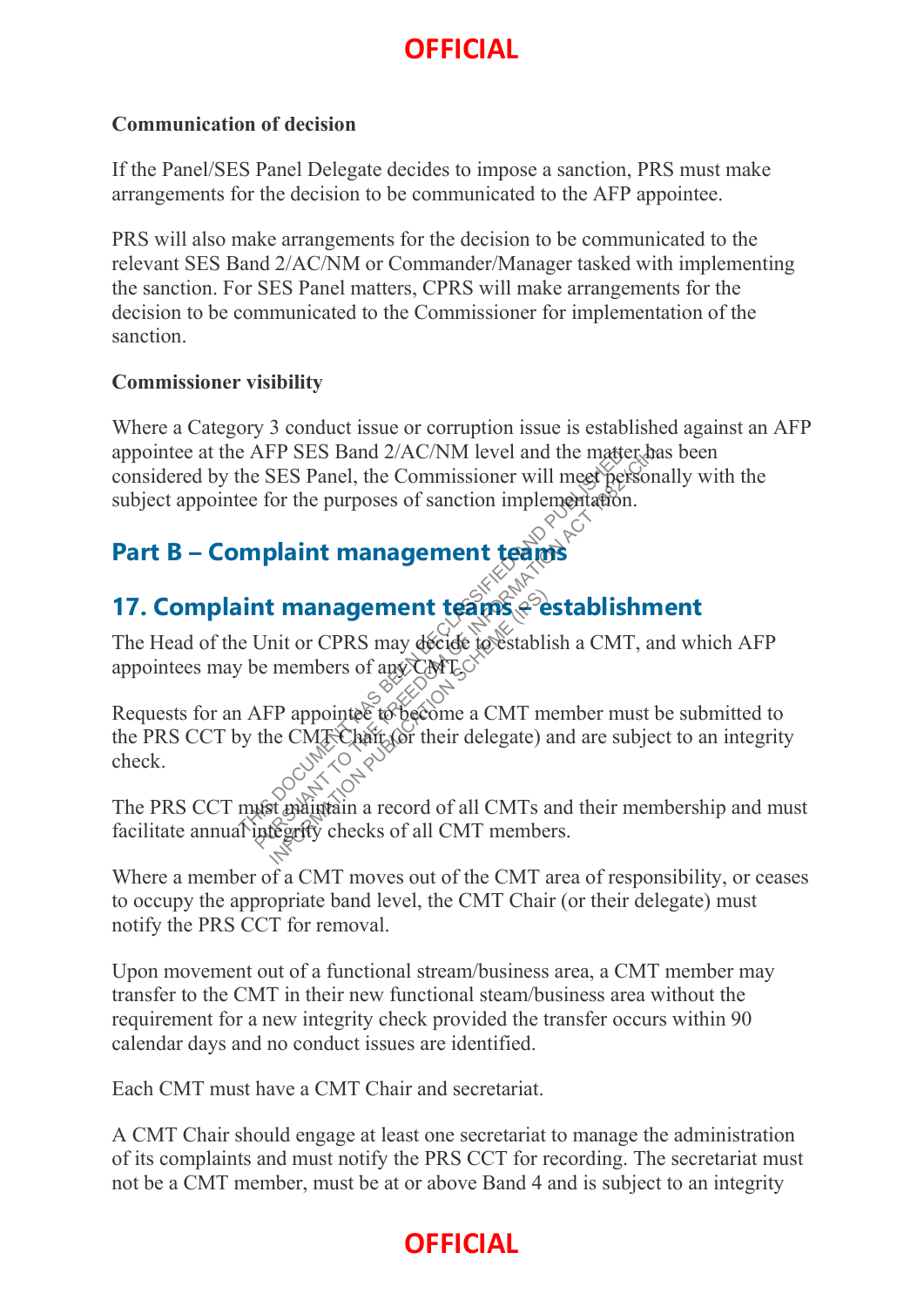check. The CMT secretariat may provide advice to the CMT but must not make decisions related to the management of complaints, or the CMT's findings.

AFP appointees at or above the SES Band 1 level must not be a member of a CMT.

In certain circumstances, such as where a conflict of interest exists, a CMT may be engaged to manage a conduct issue outside their area of responsibility. In these circumstances, it is the responsibility of the CMT Chair to contact the Chair of an alternate CMT to arrange re-allocation of the matter.

#### **18. Role of the CMT Chair for Category 1 and 2 conduct issues**

A CMT Chair has responsibility for ensuring that Category 1 and 2 conduct issues referred to their CMT are dealt with appropriately by:

- ensuring the complaint is managed in accordance with the benchmark set for each category of complaint The complaint is managed in accordance with the example in the complaint<br>
gory of complaint<br>
gory of complaint<br>
gory of complaint<br>
gor re-assigning, without unreasonable delay, the<br>
vestigator<br>
gonflicts of interest of CMT CMT are dealt with appropriately by:<br>  $\frac{1}{2}$  the complaint is managed in accordance with the b<br>
ory of complaint<br>
or re-assigning, without unreasonable delay, the c<br>
stigator<br>
conflicts of interest of CMT depaders and
- assigning or re-assigning, without unreasonable delay, the complaint to a CMT investigator
- managing conflicts of interest of CMT members and CMT investigators
- ensuring that the complainant(s) ( $\hat{H}$  any) and subject AFP appointee(s) have an adequate opportunity to be heard in relation to the complaint
- ensuring reasonable measures are taken to speak to relevant witnesses and consider available evidences  $\otimes$
- ensuring adequate records are kept pursuant to section 40WA of the Act
- endorsing the findings recommended by a quorum of three CMT members, or applying a new finding onflicts of interest of CMT spendot<br>t the complainant(s) (if any ) and s<br>opportunity to be deard in relation<br>sonable measures are taken to spe<br>illable evidences<br>equate records are kept pursuant to<br>equate records are kept p
- endorsing appropriate outcomes having regard to the subject's prior established complaints history
- ensuring findings are communicated to the complaint subject(s) and the complainant  $\mathcal{I}$  if any)
- ensuring outcomes are communicated and implemented as appropriate.

The CMT Chair should not form part of the CMT quorum.

A CMT Chair has the delegation, and may apply discretion under section 40TF of the Act, to take no further action in relation to a Category 1 or 2 conduct issue pursuant to section 11 of this guideline. When exercising this delegation, the Chair must articulate the reason for the decision and corresponding 40TF subsection, within the relevant CRAMS case.

#### **19. CMT Functions**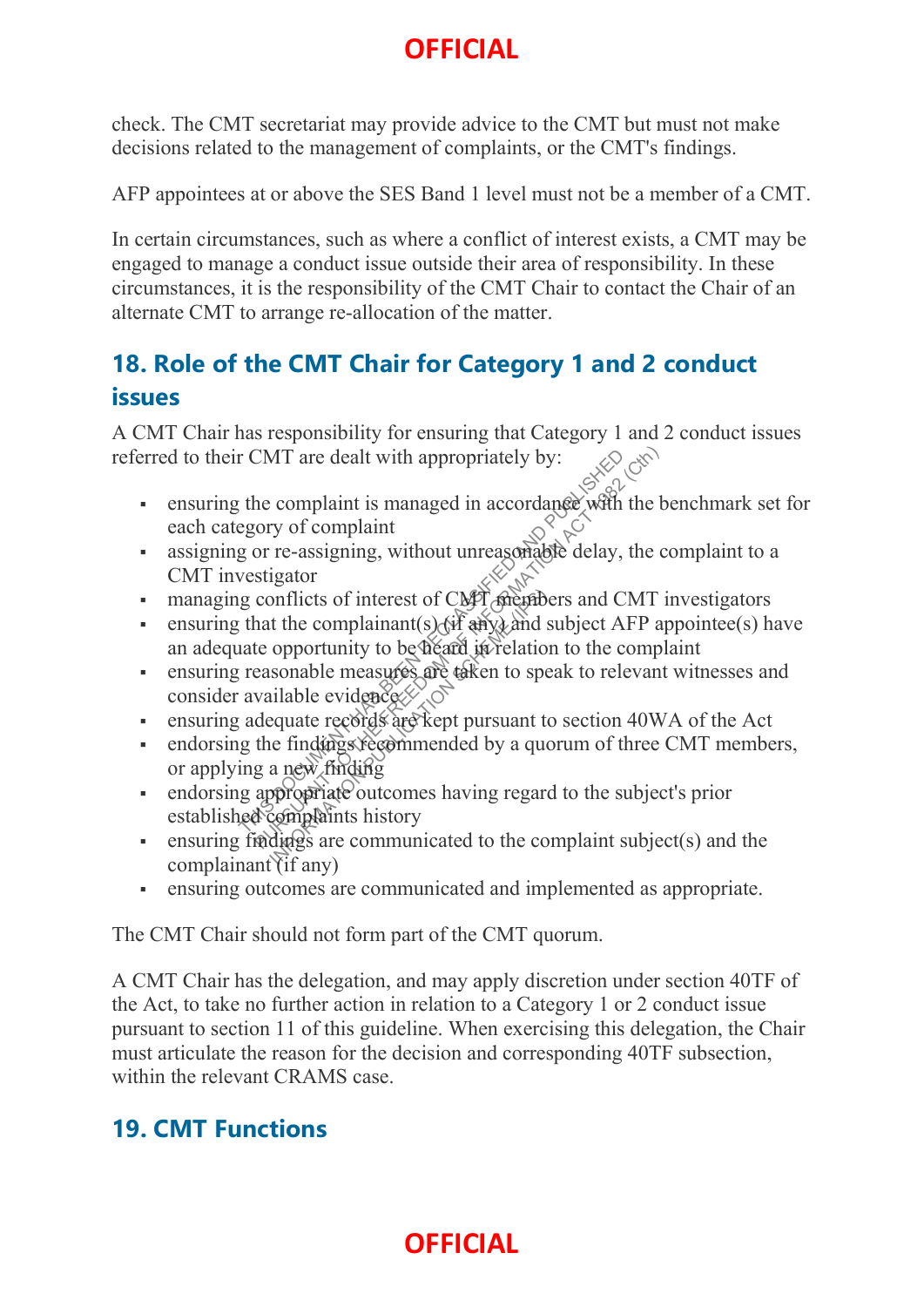CMTs are responsible for managing Category 1 and Category 2 conduct issues and associated practices issues. CMT functions are detailed below.

#### **19.1 CMT functions – complaint re-categorisation**

In accordance with section 40RK(7) of the Act, the category to which a complaint belongs may change as more information is obtained in relation to the conduct.

Where additional information indicates a possible upgrade to a Category 3 conduct issue or corruption issue, the CMT should forward the additional information, along with a request for upgrade consideration, via email to the PRS CCT. Following an assessment by the PRS OC, the matter may:

- remain with the CMT at the current category
- be upgraded to a Category 3 conduct issue or a corruption issue and be managed and investigated by the PRSIU and/or  $AGKEV$ .

Where a complaint is upgraded to either a Category  $\partial \phi$  conduct issue or a corruption issue, CRAMS automatically refers the complaint to PRS. The CMT and CMT investigator will no longer have the ability to  $\alpha \csc s$  and deal with the complaint. THE TRIGGAL CONTROLL ISLAM AND TO THE FREEDOM AND THE TRIGGAL CONTROLL AND INTERNATIONAL AND AND INTERNATIONAL AND INTERNATIONAL CONSULTING THE CONTROLL CONTROLL ISLAM TO THE FREEDOM CONTROLL CONTROLL ISLAMS TO THE WANT C

Where additional information indicates a possible upgrade or downgrade between Category 1 and Category 2 conduct issues, the CMT Chair may endorse the category change without referring the matter to the PRS CCT. Information indicates aspossible up<br>tegory 2 conduct issues, the CMT<br>ithout referring the matter to the F<br>**ons – dealing-with AFP practi**on<br>al with AFP practical with AFP practices<br>al with AFP practices issues in account i

#### **19.2 CMT functions – dealing with AFP practices issues**

The CMT must deal with AFP practices issues in accordance with the Act, specifically section  $40\sqrt{X}$ .

Where an AFP practices is referred to a CMT as a complaint, or identified in the course of a Category 1 or 2 investigation, the CMT must ensure this is appropriately recorded in CRAMS, including any recommendations as deemed appropriate by the CMT Chair. Any practices issue must be referred to and reviewed by the PRS OC. If accepted by the PRS OC, the practices issue must be recorded on the AFP practices register by the PRS CCT. The AFP practices issues register is reviewed by the Commonwealth Ombudsman under section 40XB of the Act. The Commissioner is also required by section 40WA of the Act to ensure that adequate records are kept.

#### **19.3 CMT functions – quality assurance (QA)**

When an investigation of a complaint is completed, the CMT quorum must, without unreasonable delay, review and conduct QA of the investigation. QA must include review of the initial complaint, case notes, supporting documentation, and the CMT investigator's final report, findings and recommendations, and where an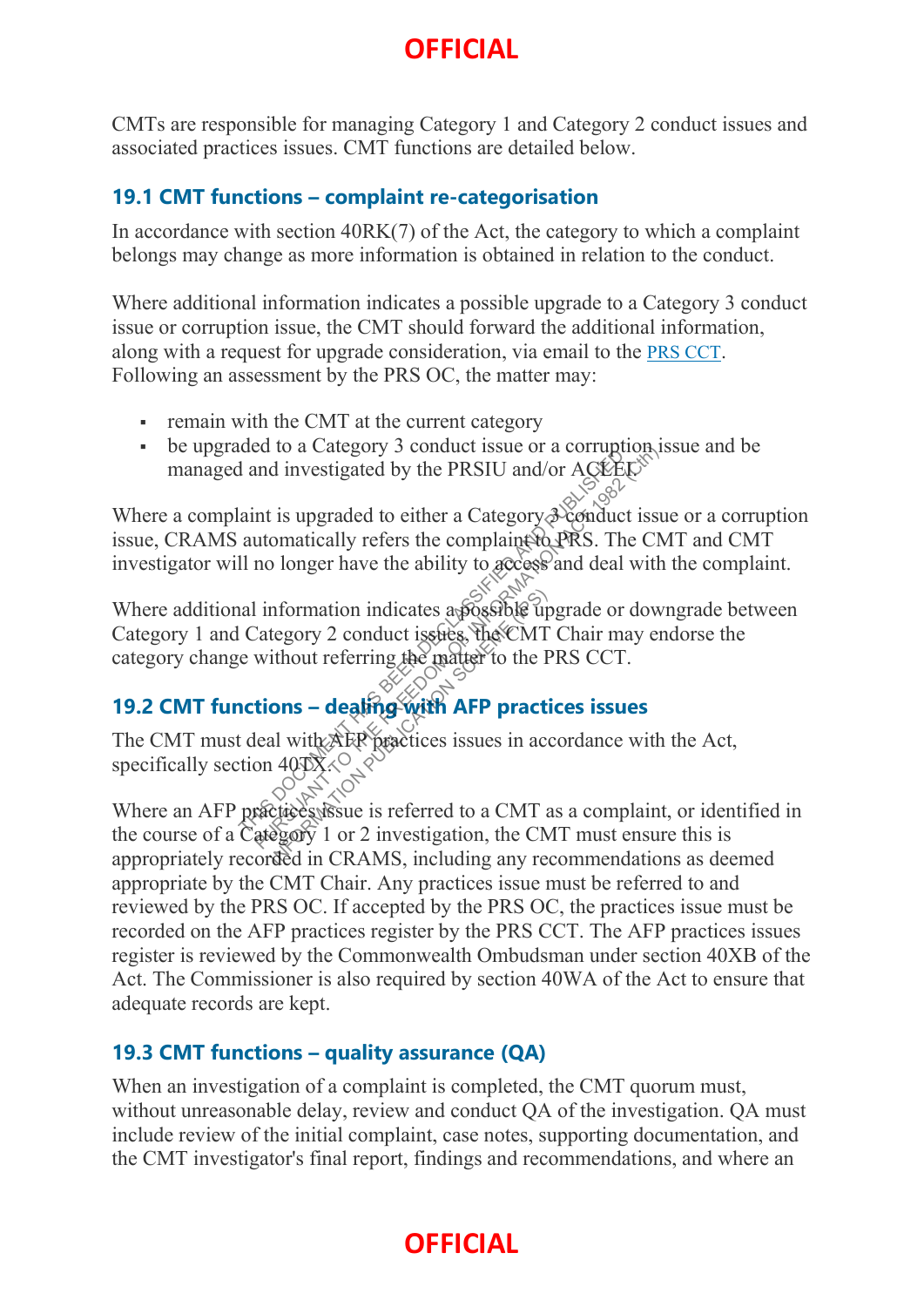established finding has been recommended, any comments or response to this finding made by the AFP appointee.

If issues are identified during the QA, the CMT must request additional enquiries or follow up by the CMT investigator.

#### **19.4 CMT functions – findings**

Upon completion of the QA, a CMT quorum must either uphold the findings recommended by the CMT investigator or recommend new findings to each conduct issue within a complaint. When the CMT applies a new finding, the reasons for this decision must be recorded in CRAMS.

The CMT must ensure a sound evidentiary basis exists to support their finding on the balance of probabilities.

The findings that can be applied to a conduct issue are:

- established
- not established
- withdrawn (pursuant to section 12 of this guideline)
- discretion to take no further action pursuant to section 40TF of the Act and section 11 of this guideline.

Where the CMT investigator has submitted a proposed finding of established, or where the CMT has recommended a new finding of established the CMT Secretariat will arrange for the AFP appointee to be notified of the proposed finding and be provided with an opportunity to comment or respond. Throbabilities.<br>
And can be applied to a conduct issue are:<br>
Solved<br>
and<br>
this divided with section 12 of this puideline)<br>
in to take no further action pursuant to section 40TF<br>
11 of this guideline.<br>
Tinvestigator has sub The no further action pursuant to section 12 oganizant to<br>
take no further action pursuant to<br>
f this guideline.<br>
vestigator has substricted a propos<br>
s recommended a new finding of<br>
ange for the AFP appointee to be<br>
vided

The AFP appointee will ordinarily be provided with seven calendar days to comment or respond to the proposed finding.

Where the CMT cannot make a unanimous decision regarding a recommended finding, the Chair must make the final decision.

#### **19.5 CMT functions – applying outcomes**

The Act provides for established conduct issues to attract certain actions depending on the category to which the conduct belongs. For the purposes of this guideline and CRAMS, actions are referred to as "outcomes".

CMTs have the responsibility of applying appropriate outcomes to established Category 1 and 2 conduct issues dealt with in CRAMS.

Outcomes link to the subject AFP appointee's Performance Development Agreement (PDA). Outcomes must be managed by the subject AFP appointee's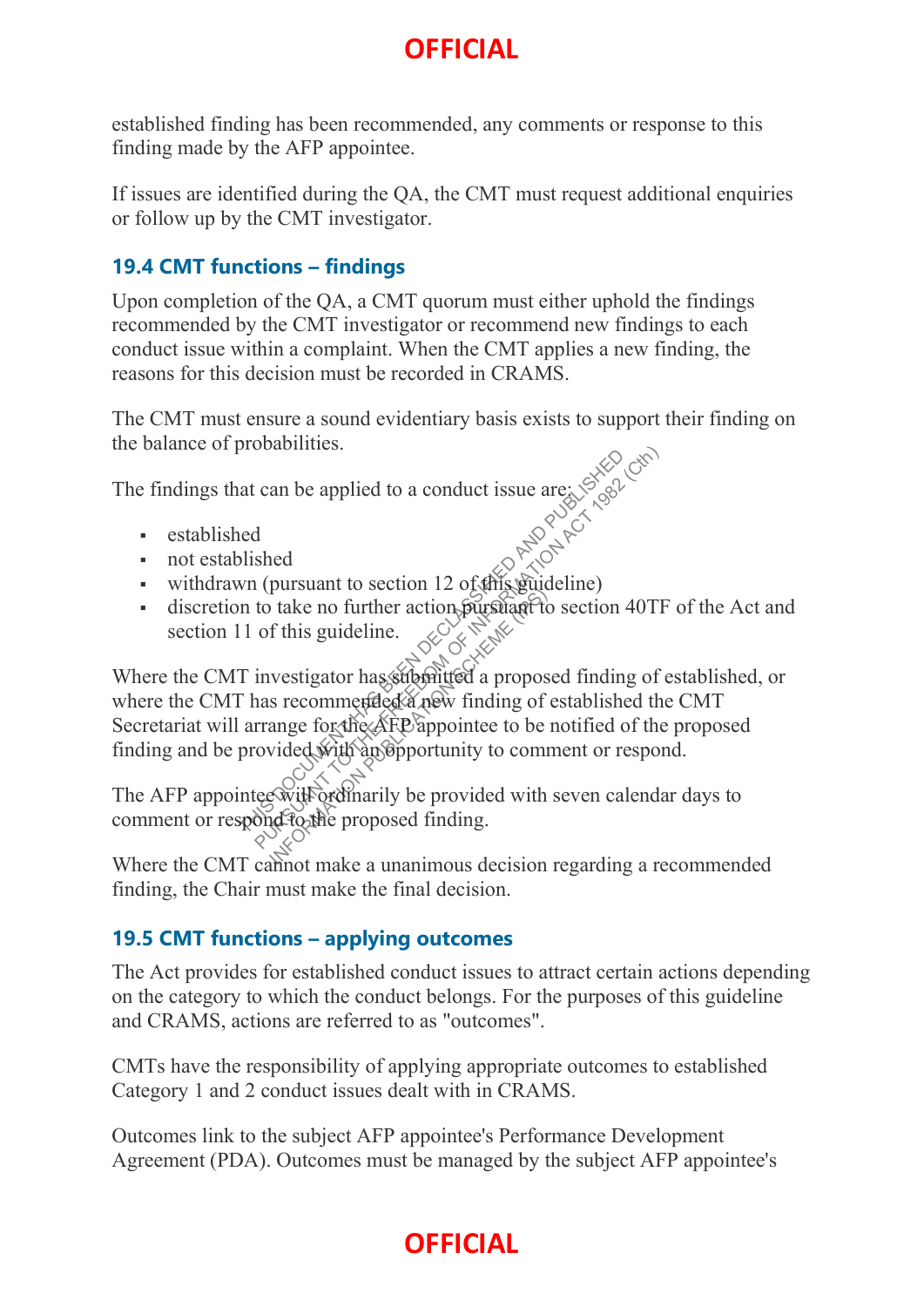current supervisor and it is the supervisor's responsibility to ensure compliance, completion and PDA sign-off and reporting to the CMT Chair once finalised.

#### **Part C – Review of findings and outcomes of complaints**

#### **20. Internal review for Category 1 and 2 conduct issues**

Any AFP appointee who is subject to a Category 1 or 2 conduct issue investigation, and has been notified of the final finding and outcome (if any), may seek an internal review of the finding.

A request for internal review must be made in writing by the affected AFP appointee to the Head of the Unit or CPRS within 30 calendar days of receipt of the final outcome. The request must articulate the grounds on which the review has been requested and provide sufficient details to enable the Head of Unit or CPRS to make an informed decision whether a review should occur. This may be submitted via email to the PRS CCT.

The grounds on which the review may be requested may include:

- failure to declare and/or appropriately manage conflicts of interest
- not having an adequate opportunity to be heard pursuant to section 40TH of the Act
- failure to consider all reasonably available evidentiary material.

The Head of the Unit or CPRS may undertake the review or assign an independent AFP appointee (the complaint reviewer) who was not involved in the original investigation or decision-making process. This appointee must be at or above the Executive Level (EL) unless advised otherwise by the Head of Unit or CPRS. been requested and provide sufficient details to enable the *Meadof* Unit or CPR<br>to make an informed decision whether a review should decigr. This may be<br>submitted via email to the <u>PRS CCT</u>.<br>The grounds on which the revi and provide sufficient details to enable the Atea<br>ormed decision whether a review should declare<br>mail to the <u>PRS CCT</u>.<br>a which the review may be requested thay include<br>of declare and/or appropriately include the conflict clare and/or appropriately in adequate opportunity to be hear<br>msider all reasonably available evi-<br>mit or CPRS may undertake the re-<br>e complaint reviewer) who was no<br>cision-making process. This apportunity while a final de

review findings and arrange for an amendment to CRAMS records (if appropriate) and notification as appropriate, including to the complaint subject, the original CMT and the complainant (if any).

A complaint may only be reviewed once by internal review.

#### **21. External review of a complaint investigation – reviewable actions**

An AFP appointee subject to a Category 1 or 2 conduct issue investigation who is not satisfied with the finding after internal review, may approach the Commonwealth Ombudsman to request a review of their investigation.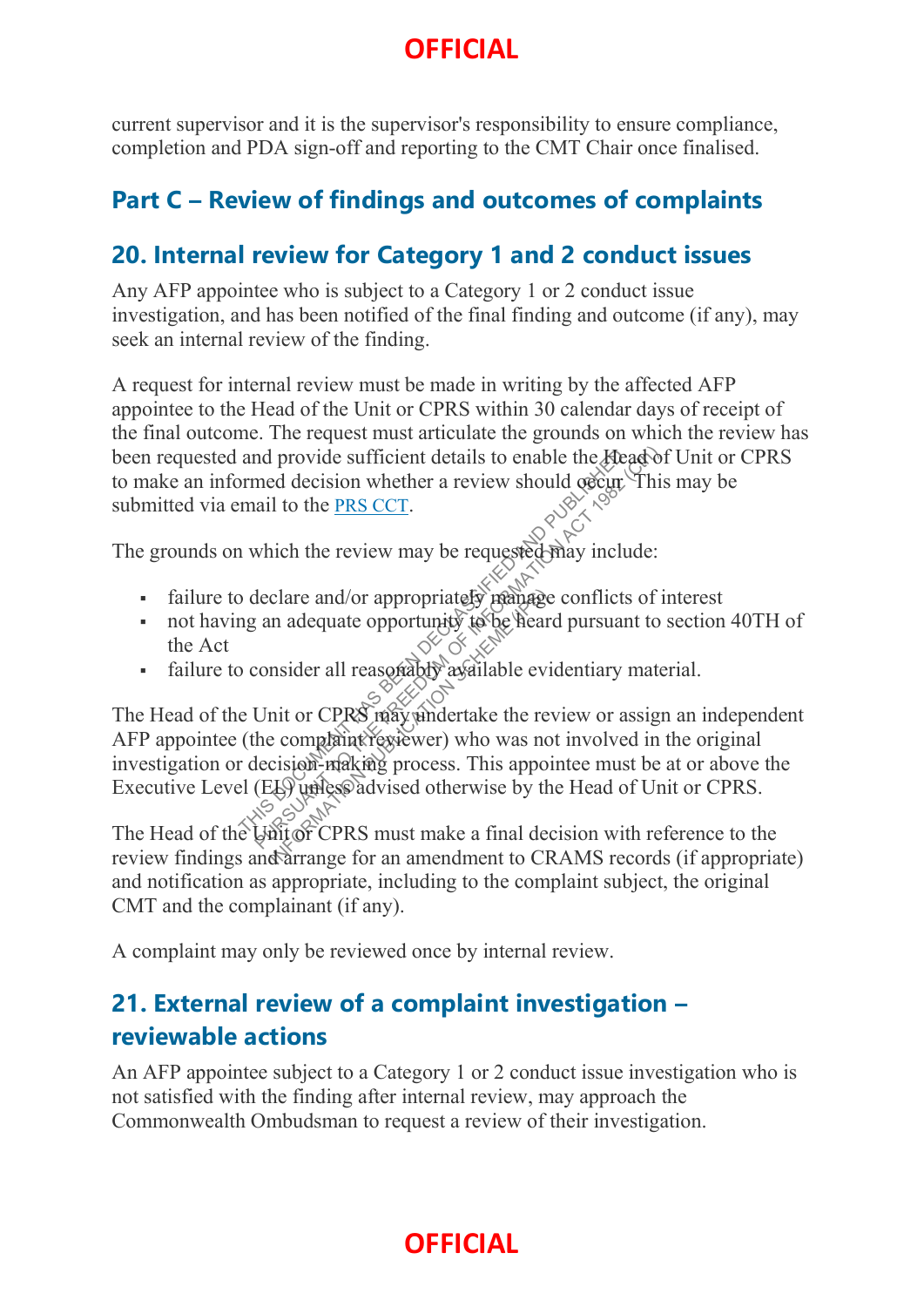An AFP appointee who is subject to a complaint involving a Category 3 conduct or corruption issue investigation, and has had the final finding and sanction notified to them, may:

- **request the Commonwealth Ombudsman to review**
- take action to have any sanctions involving reviewable actions considered under administrative law at the Federal or High Court of Australia
- if the matter resulted in the termination of the AFP appointee's employment, make an unfair dismissal application to the Fair Work Commission, but not when a section 40K Declaration of Serious Misconduct has been made by the Commissioner, as per section 69B of the Act.

Complainants for any matter, including AFP appointees, who are not satisfied with the outcome of any complaint may approach the Commonwealth Ombudsman with their concerns.

### **Part D - Further information**

#### **22. Claims for compensation**

An AFP appointee should not make any statement to a complainant regarding the merits of any compensation claim relating to any conduct issue or the liability of the AFP in that matter. Ther information<br>
for compensation<br>
the should not make any statements a complainan<br>
ompensation claim relating  $\leftrightarrow$  any conduct issue or<br>
and the matter.<br>
who has made a claim for compensation must be a<br>
ensation will be INFORMATION PUBLICATION SCHEME (IPS)

A complainant who has made a claim for compensation must be advised that their claim for compensation will be referred to AFP Legal.

An AFP appointee who becomes aware of a complainant's request for compensation should note the request in the assigned case.

A complaint may still be finalised despite issues outstanding in relation to compensation; however, upon finalisation, the relevant CMT Chair or CPRS must advise AFP Legal of the finding of the investigation.

### **23. Information provided by a detainee**

Where a detainee requests to make a complaint, the AFP custodian must act in accordance with section 40SB of the Act.

Where a detainee appears to be under the influence of alcohol or drugs and wishes to make a complaint, the complaint recipient must make a record of the detainee's request outside of CRAMS. As soon as it is determined that the detainee is no longer under the influence or upon the release of the detainee, the complaint recipient must raise the complaint request with the detainee. If the detainee then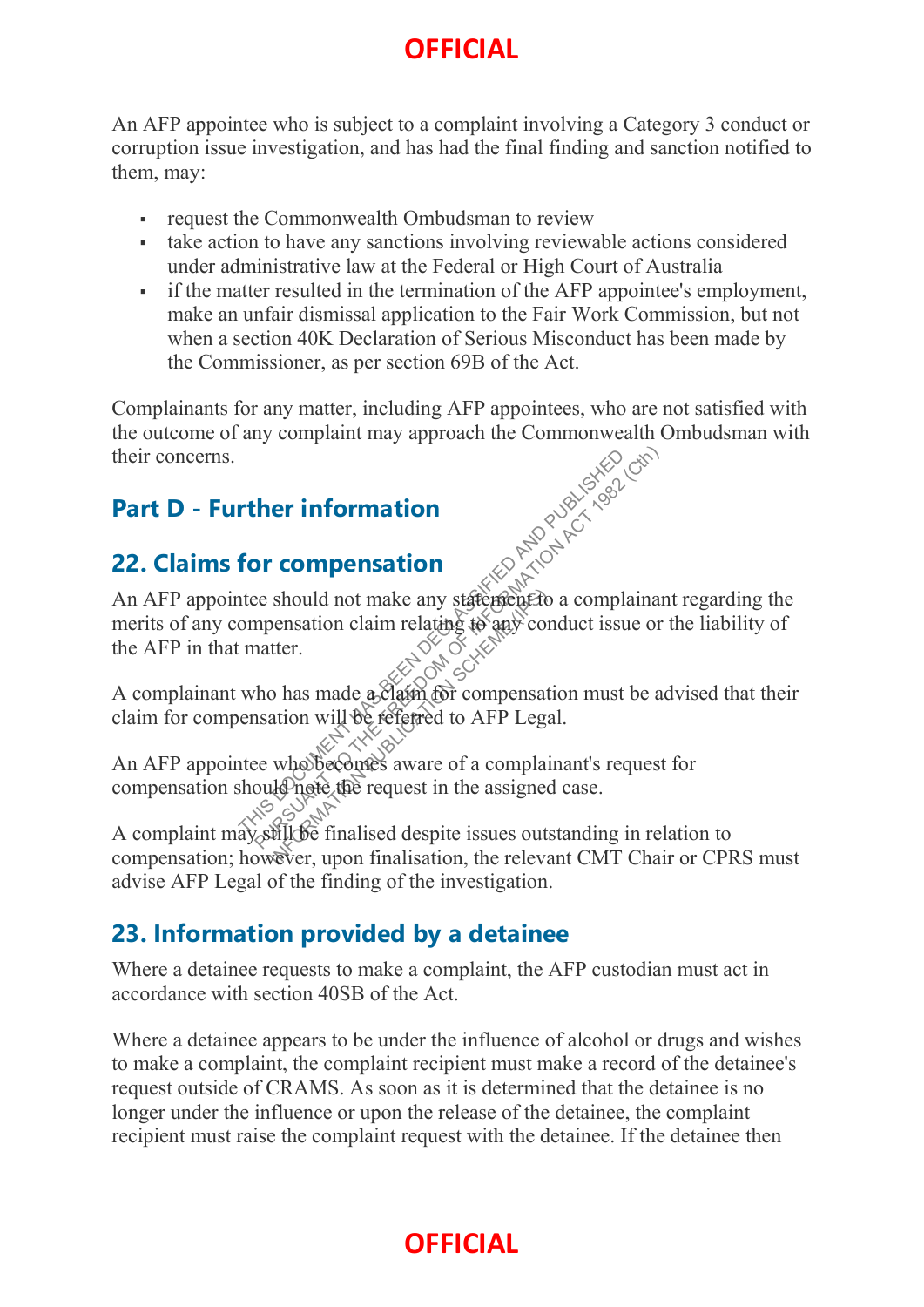wishes to proceed, the AFP member must record the information of the complaint in CRAMS or otherwise as outlined in section 9 of this guideline.

#### **24. Former AFP appointees**

In accordance with section 40RH(2)(a) of the Act, an AFP conduct issue includes all conduct while a person is an AFP appointee, even if that person has since ceased to be an AFP appointee.

These complaints must be assessed by PRS and managed according to Part V of the Act.

#### **25. Confidentiality**

Complaint management information must be treated in confidence. Information may only be recorded, divulged, communicated or otherwise used to ensure the good order, administration or discipline of the AFP. The use of information must be consistent with section 60A of the Act, section 180f. CO2 and section 28 of the Australian Federal Police Regulations 2018 (Cth). THE THIS DOCUMENT CONTROLL CONTROLL CONTROLL CONTROLL CONTROLL CONTROLL CONTROLL CONTROLL CONTROLL CONTROLL CONTROLL CONTROLL CONTROLL CONTROLL CONTROLL CONTROLL CONTROLL CONTROLL CONTROLL CONTROLL CONTROLL CONTROLL CONTRO

### **26. Mandatory training**

All PRS investigators and CMT Chairs must successfully complete the AFP Workplace Investigations Training on iAspire within one month of commencing in either of these positions. **V training**<br>
ors and CMT Chairs must success<br>
ions Training on iAspire within on<br>
tions.<br> **Vice**<br>
guideline should be referred to PR

### **27. Further advice**

Queries about this guideline should be referred to <u>PRS-Policy-and-Governance</u>@afp.gov.gd( $\ge$ )

Governance @afp.gov.au.

### **28. Reference**

#### **Legislation**

- *Australian Federal Police Act 1979* (Cth)
- Australian Federal Police Categories of Conduct Determination 2013 (Cth)
- Australian Federal Police Regulations 2018 (Cth)
- *Law Enforcement Integrity Commissioner Act 2006* (Cth)
- *Ombudsman Act 1976* (Cth).

#### **AFP governance instruments**

- **AFP Commissioner's Order on Governance (CO1)**
- AFP Commissioner's Order on Professional Standards (CO2)
- AFP National Guideline on integrity reporting
- AFP National Guideline on public interest disclosure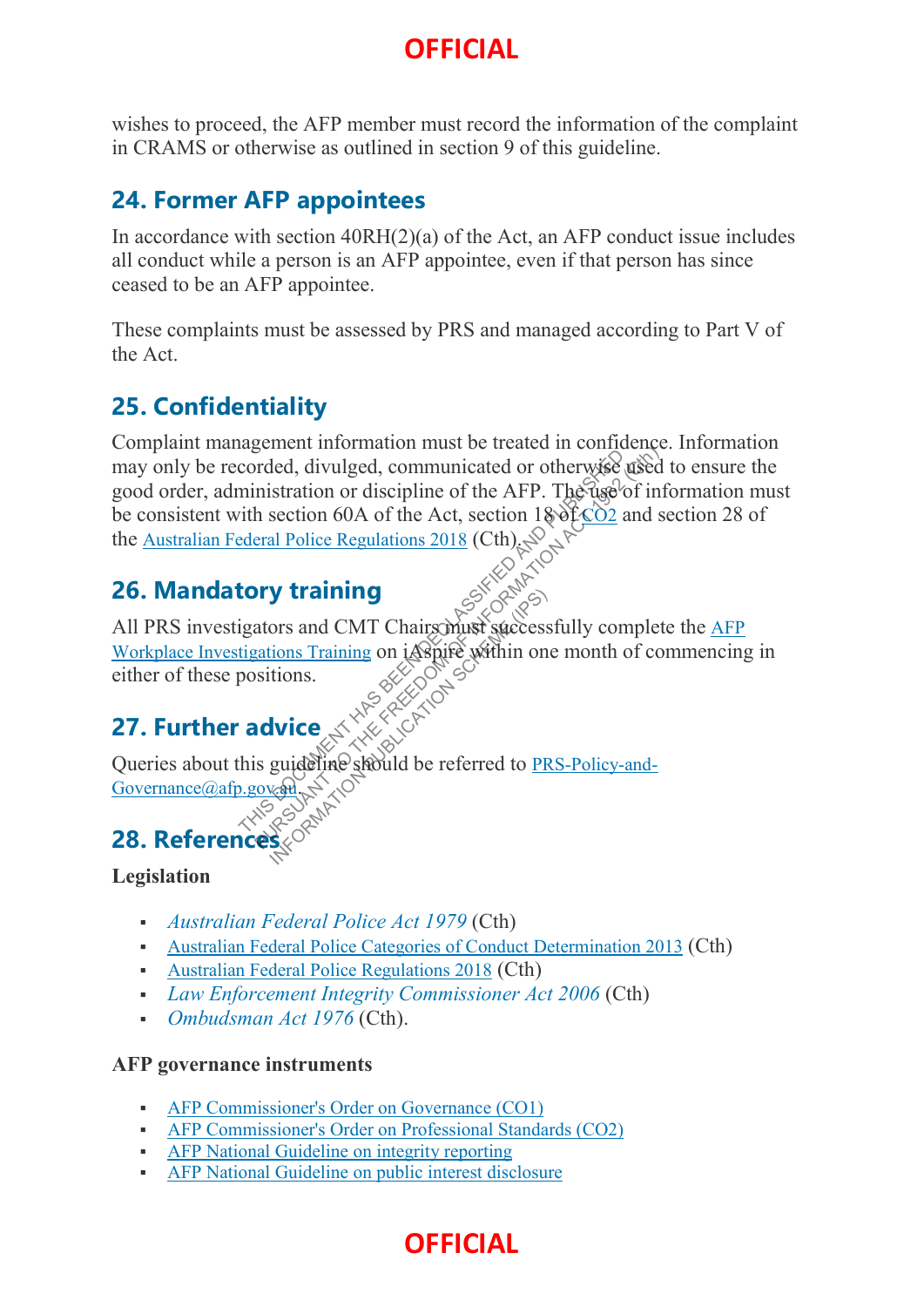- AFP National Guideline on the Confidant Network
- AFP National Guideline on personnel security
- AFP National Guideline on conflicts of interest
- Better Practice Guide on redeployment or suspension of AFP employees in relation to AFP conduct issues.

#### Other

**Better Practice Complaint Handling Guide.** à.

#### 29. Shortened forms

| <b>ACLEI</b>    | Australian Commission for Law Enforcement Integrity    |
|-----------------|--------------------------------------------------------|
| <b>AFP</b>      | Australian Federal Police                              |
| <b>CCT</b>      | Complaints Coordination Team                           |
| <b>CMT</b>      | Complaint Management Team                              |
| <b>COS</b>      | <b>PROTECTION</b><br>50 <sup>2</sup><br>Chief of Staff |
| <b>CRAMS</b>    | Complaint Recording and Management System              |
| <b>DEIS</b>     | Direct engagement investigation strategy<br>$85 - 10$  |
| <b>EL</b>       | <b>Executive Level</b>                                 |
| <b>LEIC Act</b> | Law Enforcement Integrify Commissioner Act 2006 (Cth)  |
| <b>CPRS</b>     | Commander Professional Standards                       |
| <b>PROMIS</b>   | Police Real-time On-Mine Management Information System |
| <b>PRS</b>      | Professional Standards                                 |
| <b>PRSIU</b>    | Professional Standards Investigations Unit             |
| PRS OC          | Professional Standards Operations Committee            |
| <b>SES</b>      | <b>Senior Executive Service</b>                        |

#### **30. Definitions**

**Australian Commission for Law Enforcement Integrity (ACLEI)** means the statutory agency which supports the Integrity Commissioner. ACLEI and the Integrity Commissioner are responsible for the detection, investigation and prevention of corruption in the AFP.

AFP appointee means a Deputy Commissioner, an AFP employee, special member or special protective service officer, and includes a person:

• engaged overseas under section 69A of the Australian Federal Police Act  $1979$  (Cth) (the Act)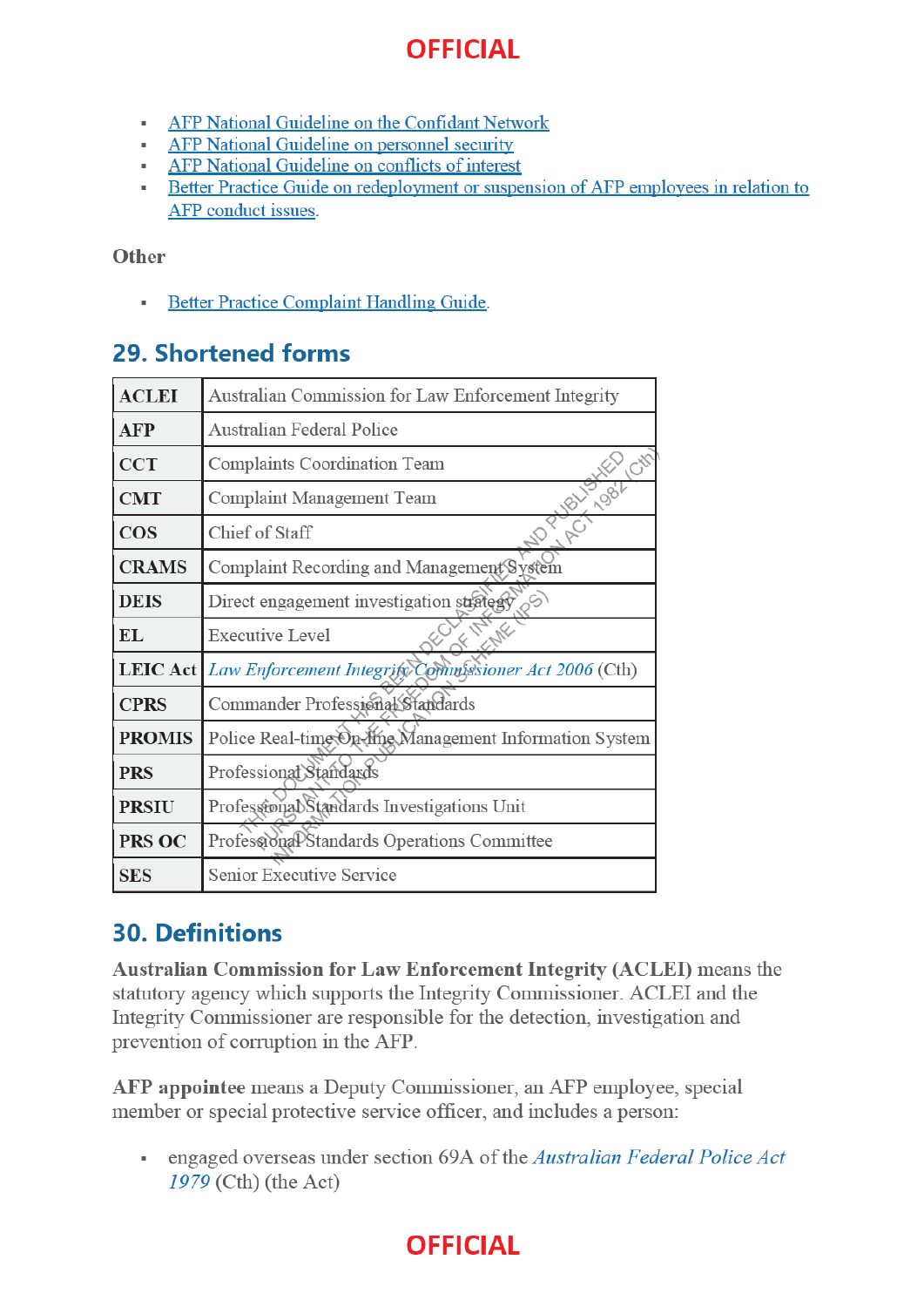- seconded to the AFP under section 69D of the Act
- engaged under section 35 of the Act as a consultant or contractor to perform services for the AFP and determined under section 35(2) of the Act to be an AFP appointee.

(See section 4 of the Act.)

**AFP conduct issue** has the same meaning as defined in section 40RH of the Act.

**AFP Confidant Network** has the same meaning as defined in the AFP National Guideline on the Confidant Network.

**AFP custodian** means an AFP appointee who has the immediate responsibility and care for a person in AFP custody.

**AFP Hub** means the AFP intranet available to all AFP appointees.

**AFP member** means a 'member of the AFP' as defined in section 4 the Act.

**AFP practices issue** has the same meaning as in section 40RI of the Act.

**Commissioner** means the Commissioner of the Australian Federal Police.

**Complaint** means the giving of information pursuant to section 40SA of the Act.

Complainant has the same meaning as contained within section 40SA of the Act.

**Complaint management information** means information obtained when recording, investigating or managing a conduct issue. THE AFP intranet available to all AFP appointees<br>
means a 'member of the AFP' as defined in section<br>
issue has the same meaning as in section 40RI of the<br>
reans the Commissioners of the Australian Federal<br>
ans the giving o

**Complaint management team** (CMT) means a team that manages AFP Category 1 and Category 2 conduct issues and associated practices issues relevant to their area of responsibility or otherwise assigned to it, as authorised by section 13 of CO2. Formation Commissioners of the Australian the giving of information pursuar<br>the same meaning as contained with the same meaning as contained with<br>general information means informating of managing a conduct issue<br>general te

**Complaint management team Chair** (CMT Chair) means an AFP appointee, nominated by a Senior Executive Service (SES) Band 1 AFP member from the CMT area of responsibility, and who, as authorised by section 40RQ of the Act, has responsibility for overseeing a CMT and ensuring Category 1 and 2 conduct issues and AFP practices issues within their area of responsibility, or as otherwise assigned, are dealt with appropriately. The CMT Chair is also responsible for determining the appropriate action to be taken pursuant to sections 40TI, 40TJ and 40TK of the Act.

**Complaint management team (CMT) investigator** means an AFP appointee, at or above Band 4, who is of a higher or equal Band to that of the complaint subject,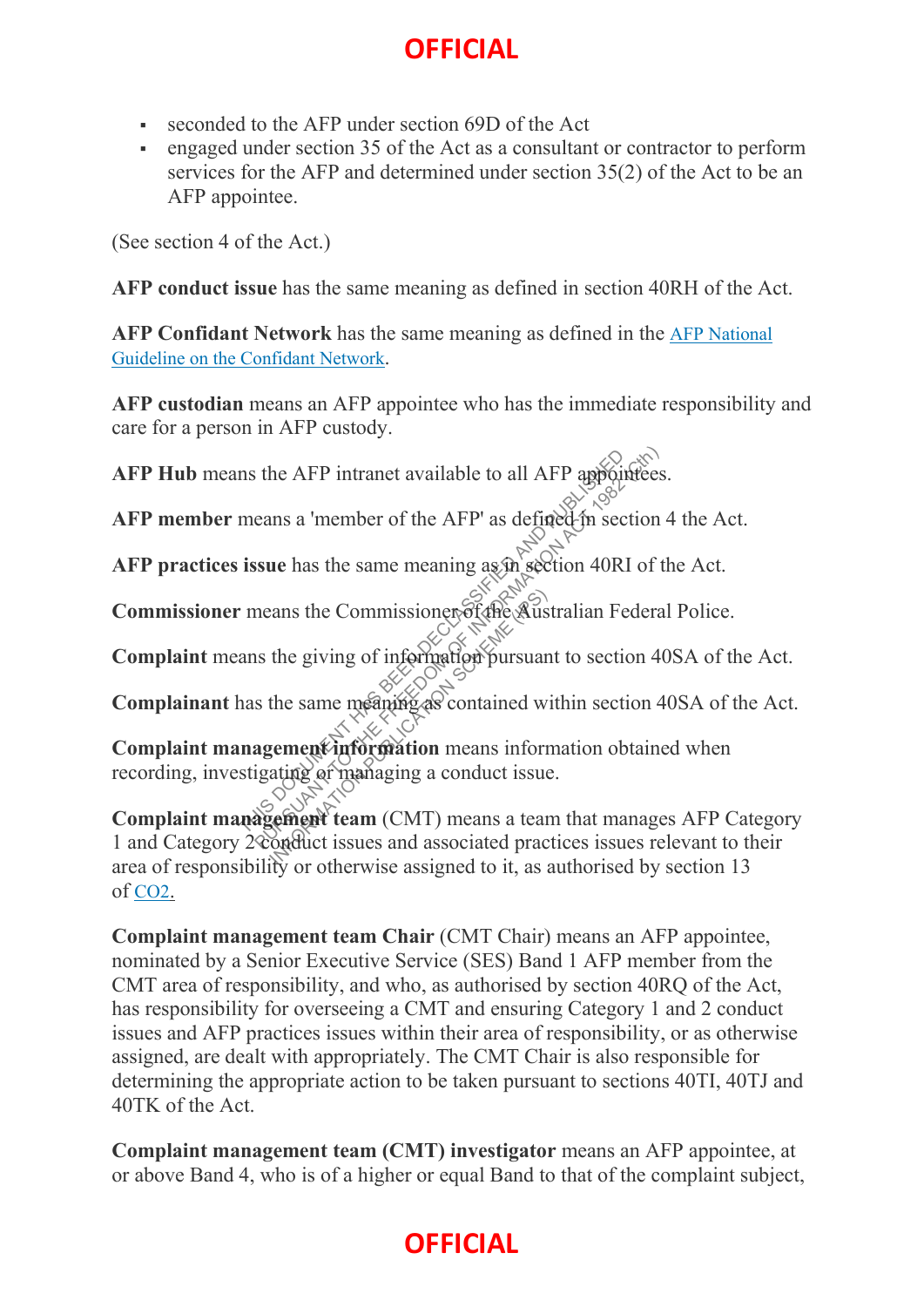and who on behalf of a CMT may fulfil the requirements of section 40TH of the Act and investigate Category 1 or 2 conduct issues.

**Complaint management team secretariat** means an AFP appointee, at or above Band 4, nominated by the CMT Chair to perform administrative support functions for the CMT.

**Complaint management team member** (CMT member) means an AFP appointee, from the CMT area of responsibility, at or above Band 8 (substantive or on higher duties), who, as authorised by section 40RQ of the Act, performs functions as set out in section 19 of this guideline.

**Complaint recipient** means any AFP appointee who receives information that raises a conduct or practices issue and who, for a complaint involving a Category 1 conduct issue may:

- informally attempt to resolve it pursuant to section  $\phi$  of this guideline, in which case the appointee is also the allocated complaint manager for the purposes of section 40TH of the Act unless its later recorded in CRAMS and allocated to a CMT
- refer it to the area of responsibility for attempted resolution.

**Complaint reviewer** means an AFP appointee, usually Band 9 or above, who has been assigned by CPRS to review findings and outcomes relating to Category 1 or 2 conduct issues pursuant to section  $20\sigma$  f this guideline.

**Complaints Coordination Team** (CCT) means the PRS team responsible for the administration of CRAMS. The PRS CCT liaises with complaint management teams and provides advice to ensure the effective management of complaints within CRAMS. may:<br>
lly attempt to resolve it pursuant to section.9 of<br>
see the appointee is also the allocated complaint<br>
is of section 40TH of the Act unless its later rec<br>
cated to a CMT<br>
o the area of responsibility for afternated r BUT ANY CONSIDER THE FREEDOM OF SURVEY CONSIDER THE PROPERTY OF SECTION ACT IN the area of responsibility for attempted resolution.<br>
We are a of responsibility for attempted resolution.<br>
We are a of responsibility for att e area of responsibility for affension<br>
ver means an AFP appointee, usua<br>
TPRS to review findings and outcor<br>
ursuant to section 2006 this guide<br>
dination Team (CCT) means the<br>
TRAMS The PRS CCT liaises with advice to ensu

**Conflict of interest** means a conflicting obligation, loyalty or other improper influence to which an individual is subject to in the course of a relationship or activity. A conflict of interest refers to the conflict between public duties and private interests, or between two or more public duties or the commitment of time between fulfilling a public duty and an outside professional activity. It may involve an actual, perceived or potential conflict:

- between an AFP appointee's responsibilities in serving the public interest/official AFP duties, and the AFP appointee's private interests (a conflict of interest); or
- between an AFP appointee's legal or ethical obligations to the AFP and their legal or ethical obligations to another organisation, agency or public office/duty (a conflict of duty); or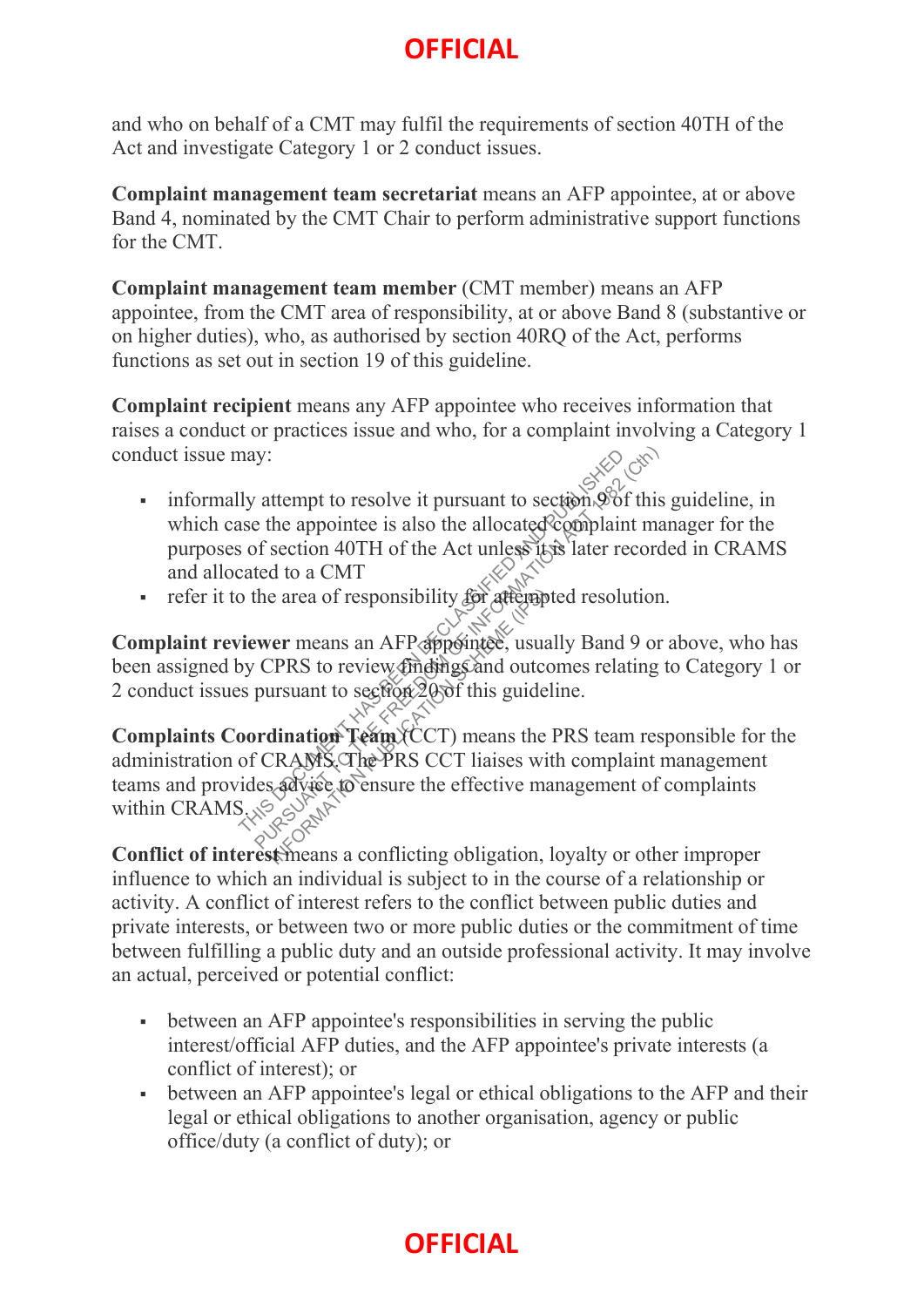of a commitment of time between an AFP appointee's engagement in a non-AFP professional activity, paid or unpaid, and their ability to fulfil their obligations to the AFP (a conflict of commitment).

Conflicts of interest can arise from both avoiding personal losses and gaining personal advantage – whether financial or otherwise.

**Contravention of professional standards** has the same meaning as in section 10 of CO2 and is dealt with by the complaint process within the AFP Complaint Management Framework.

**Corrupt conduct** has the same meaning as 'engages in corrupt conduct' as defined in section 6 of the *Law Enforcement Integrity Commissioner Act 2006* (Cth) (LEIC Act).

Corruption issue has the same meaning as defined in section  $\check{\mathfrak{A}}$  of the LEIC Act. Corruption issues are categorised in CRAMS as Category 4.

**CRAMS** means the web-based IT application for the formal recording and management of complaints.

**Detainee** means a person who is in the custody and control of an AFP appointee.

**Head of the Unit** means the position instrumented as the Head of the Unit constituted under section 40RE of the Act. Refer to AFP Delegations and Authorisations Collection. sue has the same meaning as defined in sections?<br>
It is a get categorised in CRAMS as Category.<br>
See Some Superior Complaints.<br>
It complaints.<br>
It is a person who is in the cursed and control of an  $\ell$ <br>
in the means the person who is in the custody and means the position instrumented a<br>ection 40RE of the Aet. Refer to lection.<br>lection.<br>sioner means the Integrity Community<br>Scheme (Act)

**Integrity Commissioner** means the Integrity Commissioner appointed under section 175 of the LEICActs

**Integrity framework** is based on the four areas of prevention, detection, response and investigation, and continuous improvement. The integrity framework's purpose is to ensure the AFP's professional standards are upheld.

**Commander Professional Standards** (CPRS) means the position responsible for the management of PRS.

**Minor misconduct** has the same meaning as defined under section 40RN Category 1 conduct and section 40RO Category 2 conduct in the AFP Act.

**Professional Standards (PRS)** means the business area responsible for managing the integrity framework of the AFP and investigating Category 3 conduct issues and corruption issues, and associated practices issues relating to conduct engaged in by AFP appointees.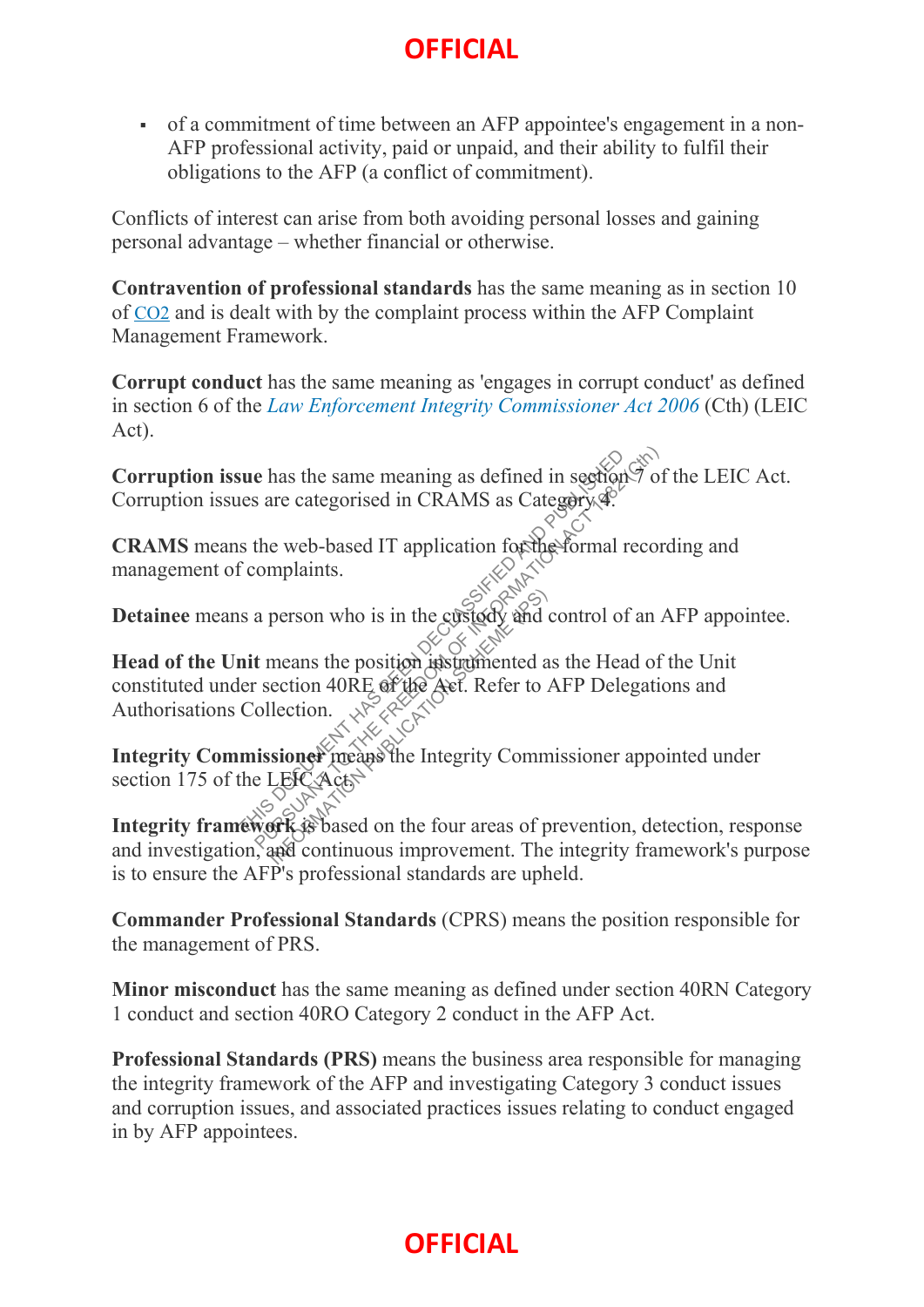**Professional Standards Investigations Unit (PRSIU)** means the unit constituted in accordance with section 40RD of the Act with the responsibility for the investigation of Category 3 conduct issues and corruption issues that relate to conduct engaged in by AFP appointees.

**Professional standards of the AFP** has the meaning given by Part A of CO2.

**Professional Standards Panel** has the same meaning given in CO2.

**Professional Standards Panel/Senior Executive Service (SES) Panel Delegate** has the same meaning given in CO2.

**PROMIS Integrity** PROMIS Integrity is the corporate IT system used by PRS, Safe Place and Security.

**PRS investigator** means an AFP member or special member of the AFP who, in accordance with section 40RF of the Act, is assigned as a member of the PRSIU.

**Safe Place** forms part of the People and Culture Portfolio function. It is 'victim focussed' and provides holistic support and advice on matters related to sexual assault, sexual harassment, bullying and harassment within or connected to the workplace. **tor** means an AFP member or special member of the heation 40RF of the Act, is assigned as a member or space and control in the people and Culture Portfolio function rovides holistic support and adveceson matters relat ha

**Sanction** has the same meaning given  $\mathbb{R}^{\infty}$  of  $\mathbb{R}^{\infty}$  and is also referred to as an 'outcome' in CRAMS. Exame meaning given in  $CO<sup>2</sup>$  and is<br>
MS.<br>
same meaning given in  $CO<sup>2</sup>$ .<br>
same meaning given in  $CO<sup>2</sup>$ .<br>
ct has the same meaning as given<br>
strop has the same meaning as in

**SES Panel** has the same meaning given in CO2.

Serious misconduct has the same meaning as given in section 40RP of the Act.

**Significant corruption** has the same meaning as in section 5 of the LEIC Act.

**The Act** means the *Australian Federal Police Act 1979* (Cth).

**The Ombudsman** means the Commonwealth Ombudsman and the Ombudsman's Office who, in accordance with section 4 of the *Ombudsman Act 1976* (Cth), may also be called the Law Enforcement Ombudsman and have responsibility for the oversight of the AFP's management and administration of Part V of the AFP Act. The Ombudsman may investigate complaints about the actions of AFP appointees and about the policies, practices and procedures of the AFP as an agency.

**Workplace conflict** means the perception or actual occurrence of diverging, opposing, competing or incompatible differences between two or more people in the workplace. Where unresolved, workplace conflict may escalate into a dispute, but will not generally amount to misconduct.